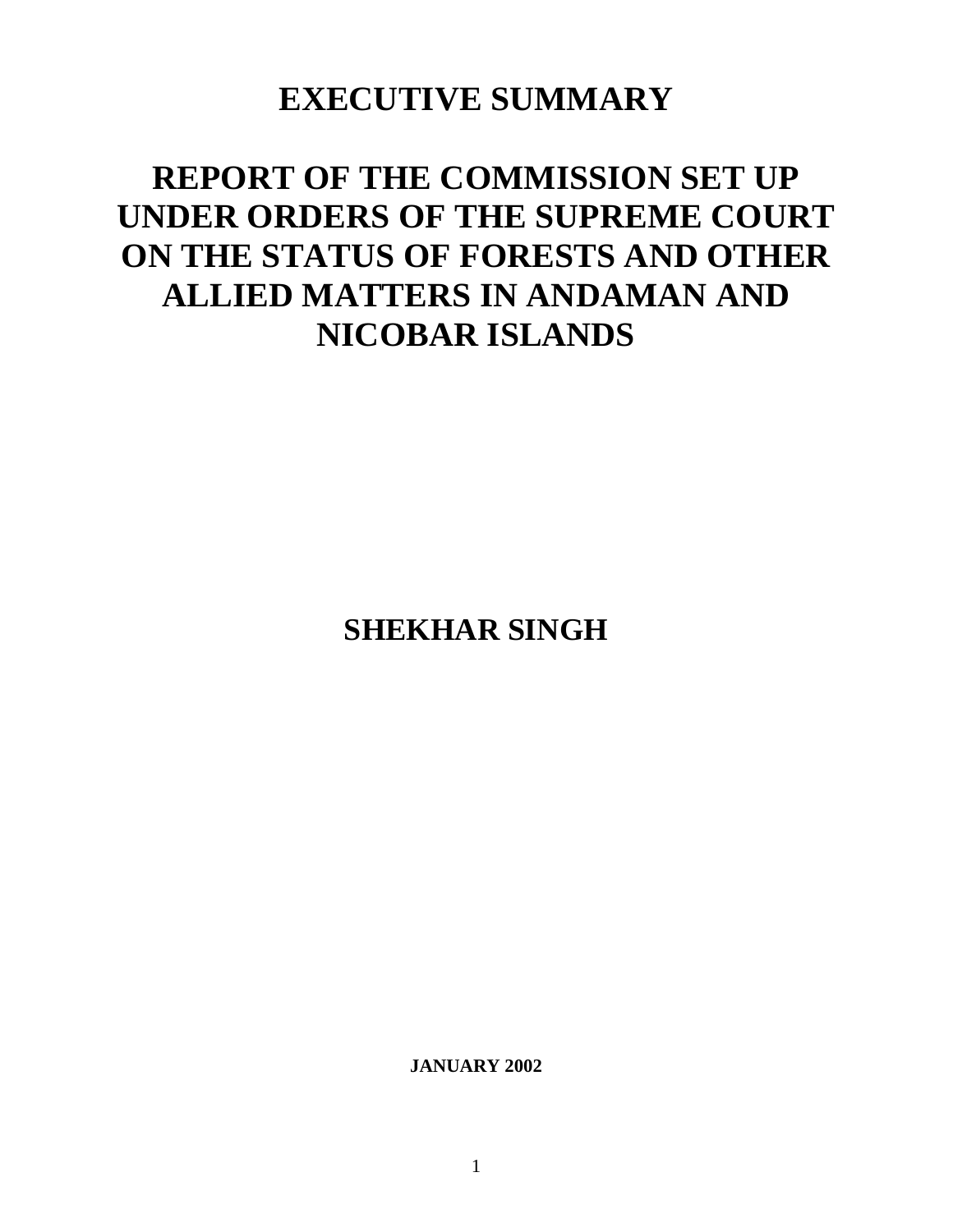#### PREFACE

This report has been prepared under the directions of the Supreme Court of India, in a short period of 7 weeks. Consequently, it suffers from many of the shortcomings that a hurried process has. Also, because of the shortage of time, the report focuses mainly on the Andaman group of Islands. This is also because they have far greater problems related to forest working and other adverse environmental impacts, than the Nicobar group. The shortage of time also prevented a visit to the Nicobar islands, though I have visited them earlier for other purposes.

In the preparation of this report I have been greatly assisted by the help and cooperation of the Lt. Governor of the Andaman and Nicobar Islands, Shri NN Jha, and by other officers of the A&N administration, especially of the forest department. I would particularly like to acknowledge my gratitude to Shri SS Patnaik, Principal Chief Conservator of Forests, Shri PV Savant, Chief Conservator of Forests, Shri DV Negi, Conservator, Shri Khazan Singh, Chief Wildlife Warden, and Shri RSC Jayaraj, DCF, all of the Andaman and Nicobar Islands Forest Department.

Thanks are also due to Dr. Rauf Ali and Dr. Harry Andrews of the Andaman & Nicobar Environmental Team (ANET), to Dr. Ravi Sankaran of SACON, and to Shri Samir Acharya of SANE. I am particularly grateful to all the individuals, groups and associations who took the trouble and found the time to meet with me during my two visits to the Islands,

On the mainland, I benefited much from interactions with Shri JC Daniels and Shri Debi Goenka of the Bombay Natural History Society. I was also fortunate enough to meet some other members of the Society and have detailed discussions with them. Shri Pankaj Shekhsaria and Shri Ashish Kothari of Kalpavriksh also provided much useful information and ideas.

Officers of the Ministry of Environment and Forests, Government of India, especially Shri MK Jiwrajika and Shri AR Chadha, were also very helpful and forthcoming with information and advice, as were officers of the Planning Commission, Ministry of non-conventional energy and the Forest Survey of India.

Finally, I owe a large debt to my colleagues at the IIPA, especially Shri Raman Mehta, Ms. Vishaish Uppal, Shri Arpan Sharma, and Shri Harish Sharma, two of whom accompanied me to the islands and all of them toiled day and night to complete this report in time.

Shekhar Singh New Delhi

30 January, 2002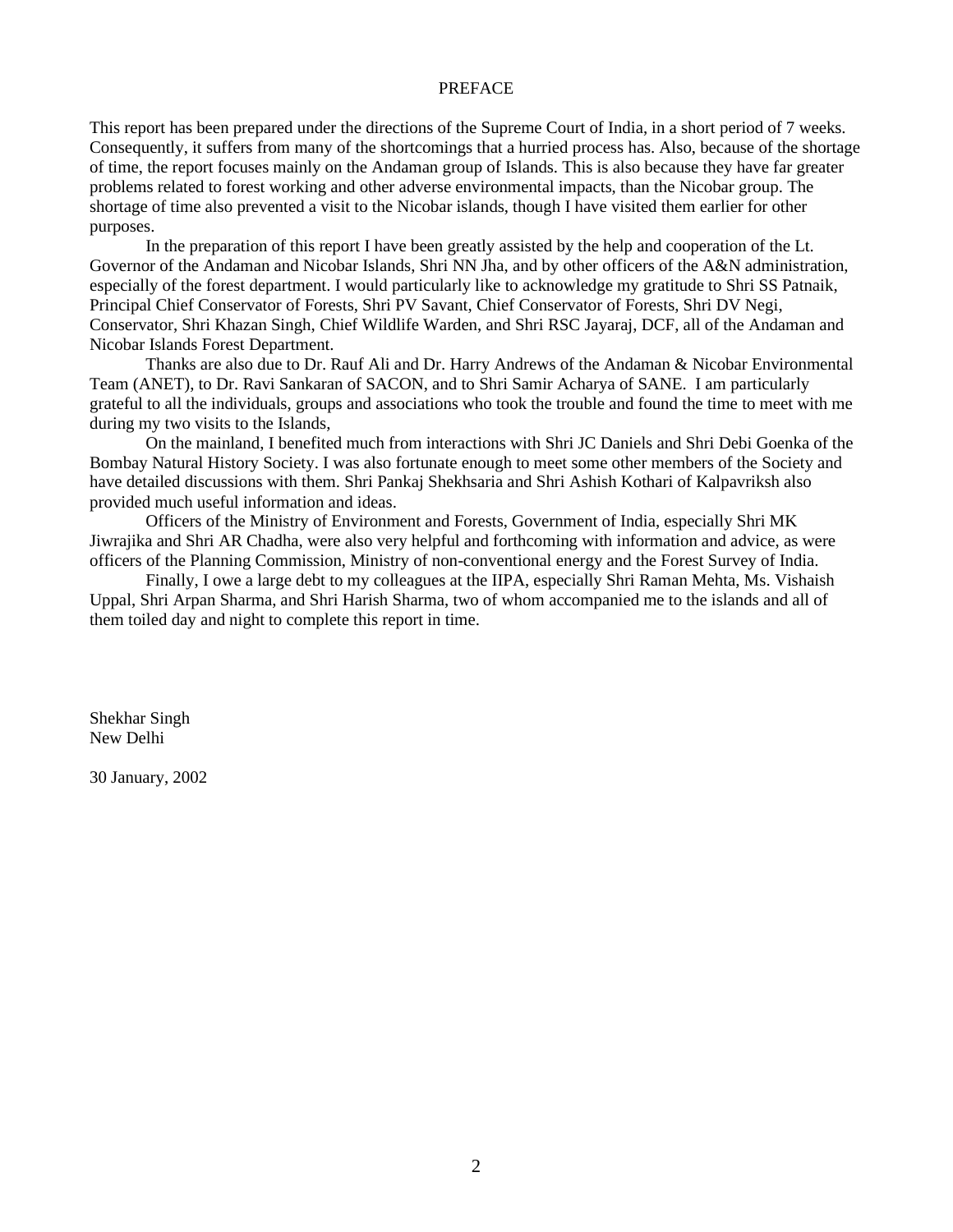#### **I. PREAMBLE**

Consequent to the order of the Supreme Court, on 26-11-2001, the Ministry of Environment and Forests issued an order on 6-12-2001 (No. 13-19/2001-SU) appointing me a Commissioner to give a report on the state of the forest and other allied matters of the Andaman and Nicobar Islands (copy of order at annex 1).

Accordingly, I made two visits to the Andaman and Nicobar Islands (ANI), the first from 16 to 21 December, 2001, and the second from 16 to 19 January, 2002. Apart from Port Blair, I also visited and held meetings in South, Middle and North Andaman during the first visit, and in Little Andaman during the second visit. In all, 33 public meetings were held and representatives of 52 groups were met (Summary of oral submissions at annex 2; copies of written submissions in Volume III). Meetings were also held with the Lt. Governor, other government officials, scientists, NGOs and with the petitioners (Detailed itinerary enclosed as annex 3)

I also travelled to Mumbai to have a meeting with representatives of Kalpavriksh and the Bombay Natural History Society (BNHS), two of the petitioners, on 24 December, 2001 and met with the Minister and officials of the Ministry of Environment and Forests, Government of India, on 4 January, 2002.

#### **II. STRUCTURE OF THE REPORT**

The report, along with the annexes and maps are in Volume I. The conclusions and main recommendations are summarised at the start of the report.

Volume II contains copies of the data that were sent by the Andaman and Nicobar (ANI) administration, copies of the memoranda submitted by the ANI administration, the Member of Parliament from ANI, the ANI Forest Plantation and Development Corporation (ANIFPDC), the various petitioners and the forest workers union. It also contains copies of various documents relied upon as a part of this study, the correspondence with various government departments and a list of people who made oral submissions during the ANI visits.

Volume III contains copies of all the other petitions and memoranda received while visiting ANI.

(NOTE: THIS VERSION DOES NOT CONTAIN THE ANNEXES AND OTHER MATERIAL> IT CONTAINS ONLY THE TEXT OF THE REPORT).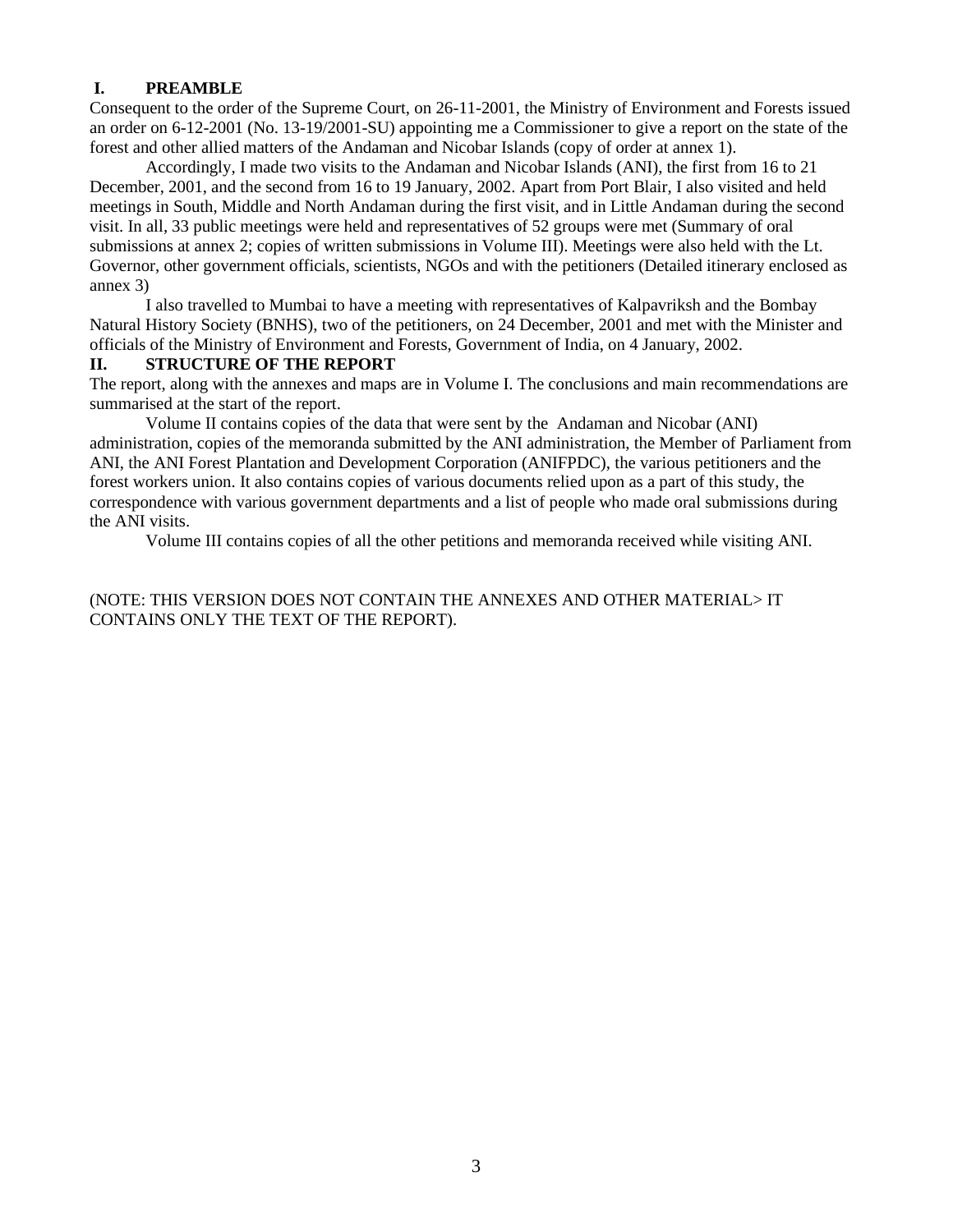#### **III. PROFILE OF THE ISLANDS**

*Location and Area:* The Andaman and Nicobar group of islands is situated in the Bay of Bengal, between peninsular India and Mayanmar. It is located between 6<sup>0</sup> 45" and 13<sup>0</sup> 41" North latitudes, and 92<sup>0</sup> 12" and 93<sup>0</sup> 57" East longitudes. Arranged in an arc from the north to the south, there are 349 islands, which can be

distinguished into two groups geographically. Islands located north of  $10^0$  N Latitude are the Andaman group of islands while the rest belong to the Nicobar group.

The northernmost point (Land-fall island) is about 901 km away from the mouth of Hoogly River and about 190 km from Myanmar. The southernmost island is Great Nicobar, whose southern most tip is only about 150 km away from Sumatra, Indonesia. The Capital of the Andaman and Nicobar Islands is Port Blair, which is 1255 km from Kolkata, 1190 km from Chennai and 1200 kms from Vishakhapatnam. The Union territory has two districts viz. Andaman and Nicobar.

There are 325 islands in the Andaman group while the Nicobar group has 24 islands. Total geographic area of Andaman and Nicobar Islands is 8249 sq. km., of which, the Andaman group of islands cover 6408 sq. km., while the Nicobar group covers 1841 sq. km. The recorded forest area is 7170.69 sq km (86.93%) and the actual forest cover is 7606 sq km (92.2%).

Out of the total 349 islands only 38 islands are inhabited, 24 in the Andaman group and 12 in the Nicobar group.

There are 547 villages in



this Union Territory, of which 504 are inhabited and the remaining 43 are uninhabited. Of these, 355 villages (334 inhabited and 21 uninhabited) are in Andaman district and the remaining 192 villages (170 inhabited and 22 uninhabited) are in the Nicobar district. [District Census handbook of Andaman District, 1991] *Geography and Geology:* These islands are the summits of a submerged mountain range lying on the great tectonic suture zone extending from the eastern Himalayas along the Mayanmar border to the Arakan and finally Sumatra and Lesser Sundas.

The physiography of these islands is characterised by undulating topography and intervening valleys. There are, however, some flat islands like Car Nicobar and Trinket.

There are no major perennial fresh water rivers in these islands except Kalpong in North Andaman and Alexendra, Dagmar and Galathea rivers in Great Nicobar. There are several rain fed streams, which dry up during summer. The coastline of these islands forms a large number of bays, lagoons and serpentine creeks, and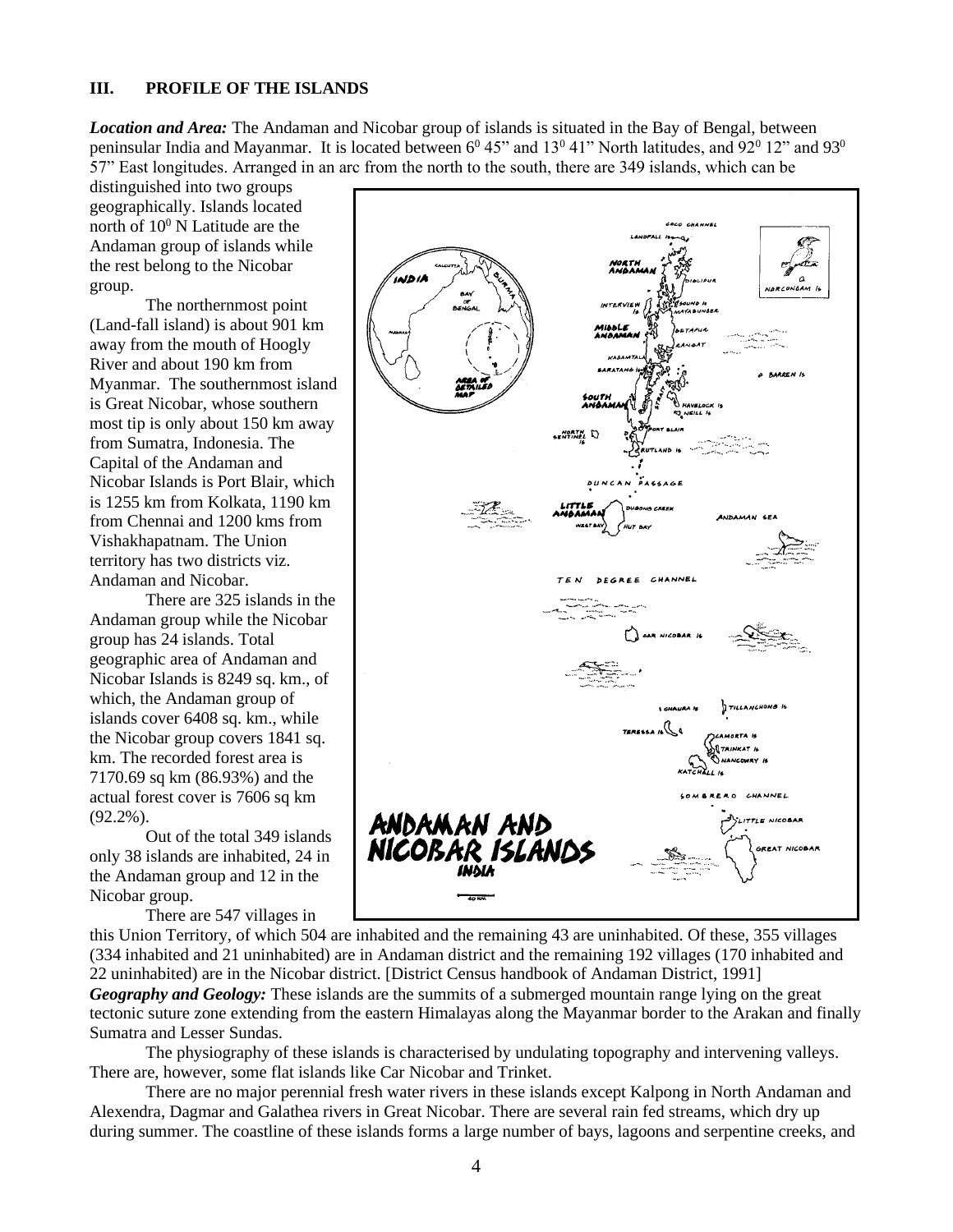has a length of about 1962 km. At several places tidal creeks penetrate far inside the land and form outlets for fresh water streams.

Two islands of volcanic origin are found here- the Narcondum and the Barren Islands. The former is now apparently extinct while the latter is still active. [Andaman and Nicobar forest Department Report ] *Soil:* Soil cover is rather thin, varying from 2m to 5m. It is mostly alluvial on hilltops while diluvial in ridges and valleys. The coastal flats have an admixture of sand, silty clay and diluvial material with fine fragments of coral lime. The soil is, in general, mild to moderately acidic with high humus on top. [Andaman and Nicobar forest Department Report ]

*Climate:* These islands have a tropical climate, which is warm, moist and equable. The temperature ranges from 18<sup>0</sup> C to 34<sup>0</sup> C. The proximity of the sea and the abundant rainfall prevent extremes of heat. An average of 3000 mm per year is received from southwest and northeast months. Humidity is high varying from 66 to 85%. In normal conditions the wind speed is fairly constant (5 knots per hour) but during cyclonic weather it may go as high as 12 to 13 knots per hour. [Andaman and Nicobar forest Department Report ]

| <b>Population</b> | 1981    | 1991    | 2001    |
|-------------------|---------|---------|---------|
| Andaman District  | 157.821 | 241,453 | 314,239 |
| Nicobar District  | 30,433  | 39,208  | 42,028  |
| Total             | 188,254 | 280,661 | 356,265 |

*Demography:* The population of these islands as per the last three censuses is shown in the following table:

The table above shows that the population is growing at a rapid pace. This increase is mainly due to the immigration of people from mainland. The density of population in ANI is about 43 persons per sq. km (All India: 324). Population is mainly dominated by settlers from mainland. Tribal population constitute only 9.45% of the total population. Main occupations of people include agriculture, animal husbandry, fishing, forestry and plantations, construction, transport, trade and commerce. [Andaman and Nicobar forest Department Report and Census of India 2001]

## **IV. IMPORTANCE OF A&N BIODIVERSITY**

The Andaman and Nicobar Islands are an internationally acknowledged hot spot for biodiversity. This is despite the fact that there have been very few intensive studies in these Islands and many of the species still remain to be discovered or identified. However, even the little that is known is enough to establish the very high biodiversity value of these islands.

The fact that these islands have a relatively small population and low population density, and that they are remote and difficult to access, makes them one of the last places in India where, with a little effort, biodiversity can be effectively conserved, and that too without serious adverse impacts on the local inhabitants.

## ANDAMAN & NICOBAR ISLANDS BIODIVERSITY AT A GLANCE

•Plant diversity:

–About 2500 flowering plants described

–14% (223 spp.) are endemic- found no where else in the World - and 40% of non-endemics have only extra-Indian distribution

•Animal diversity:

–5100 animals described (100 freshwater, 2100 terrestrial and 2900 marine)

–Coral reefs richest in India- 179 spp.

–Mammals- 52 spp of which 33 are endemic (63%), Birds- 244 spp of which 96 are endemic (39%) and Reptiles –76 spp of which 24 are endemic (32%) (Source: ANI Forest Department Presentation)

#### Animal Life

Nature has endowed these islands with a unique and varied animal life both on land as well as in sea. Faunal distribution in these islands is influenced by fauna of both Indo-Chinese and Indo-Malayan regions. Large mammals are absent in both Andaman and Nicobar Islands. Geographic Isolation of these islands has resulted in high degree of endemism. The surrounding seas are equally rich in marine biodiversity. Endemism is more pronounced in land animals.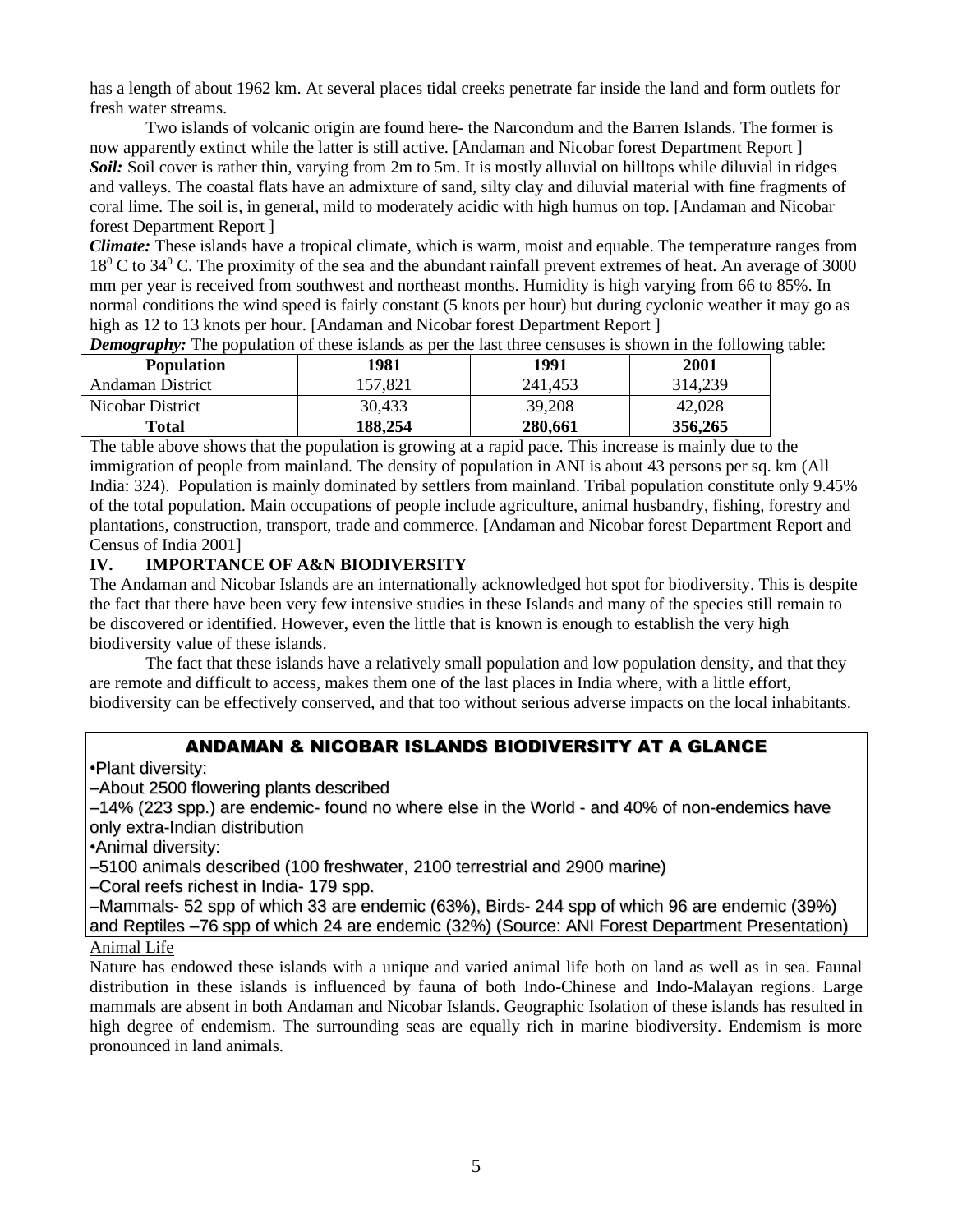| Animal        | No. of special | No. of                   | $\frac{0}{0}$            |  |
|---------------|----------------|--------------------------|--------------------------|--|
| Group         | Subspecies     | Endemics                 | Endemism                 |  |
| Terrestrial   |                |                          |                          |  |
| Fauna         |                |                          |                          |  |
| Mammalia      | 55             | 32                       | 61.5                     |  |
| Aves          | 246            | 99                       | 40.2                     |  |
| Reptilia      | 76             | 24                       | 31.6                     |  |
| Amphibia      | 18             | $\overline{3}$           | 16.7                     |  |
| Mollusca      | 110            | 77                       | 70.0                     |  |
| Arachnida     | 94             | 38                       | 40.4                     |  |
| Hemiptera     | 146            | 22                       | 15.0                     |  |
| Diptera       | 214            | 24                       | 11.2                     |  |
| Coleiotera    | 878            | 92                       | 10.5                     |  |
| Lepidoptera   | 426            | 52                       | 12.2                     |  |
| Isoptera      | 40             | 19                       | 47.5                     |  |
| Odonata       | 36             | $\overline{4}$           | 11.1                     |  |
| Annelida      | 30             | 9                        | 30.0                     |  |
| Total         | 2,366          | 495                      | 20.92                    |  |
| Marine        |                |                          |                          |  |
| Fauna         |                |                          |                          |  |
| Mammalia      | $\overline{7}$ | $\overline{\phantom{0}}$ | $\overline{\phantom{a}}$ |  |
| Reptilia      | 12             | $\overline{a}$           | $\overline{a}$           |  |
| Pisces        | 1,200          | $\overline{2}$           | 0.2                      |  |
| Echinodermata | 350            | $\overline{4}$           | 0.4                      |  |
| Mollusca      | 1,000          | 18                       | 1.9                      |  |
| Crustacea     | 600            | 6                        | 1.0                      |  |
| Polychaeta    | 184            | $\overline{4}$           | 2.2                      |  |
| Anthozoa      | 326            | $\overline{2}$           | 0.6                      |  |
| Porifera      | 72             |                          |                          |  |
| Meiofauna     | 490            | 102                      | 21.0                     |  |
| Total         | 4,241          | 138                      | 0.11                     |  |

Faunal diversity and endemism in A & N Islands

*Mammals***:** Out of 55 terrestrial and 7 marine mammal species reported so far, **32 species are endemic.** Common mammals found here are Andaman Wild Pig, Crab eating macaque, Andaman masked palm civet, Dugong, Dolphin, Whale, Spotted deer, Andaman spiny shrew, Nicobar tree shrew, Andaman horse-shoe bat, Lesser short nosed bat, elephant etc.

*Birds:* The rich avi-faunal diversity has always attracted ornithologists and bird watchers to these islands. As many as 246 species and sub species of birds are reported to inhabit these islands and of these **99 species and sub-species are endemic**. Some important species are Andaman Teal, Megapode, Narcondum hornbill, Nicobar pigeon, Green Imperial Pigeon, Nicobar Parakeet, Crested serpent eagle, White-bellied sea eagle, Edible-nest swiftlet, Emerald dove etc.

*Reptiles:* Sandy Beaches of these islands are famous for turtle nesting. There are 76 terrestrial reptiles. **Of these 24 species are endemic**. Important species include four main species of sea turtles viz., Leatherback turtle, Green sea turtle, Hawksbill turtle, and Olive Ridley turtle. Also found is the Salt-water crocodile, Water monitor

lizard, Reticulate Python, sea snakes and many other varieties of snakes including King Cobra.

*Corals:* ANI are the richest of the Indian region in coral diversity with as many as 179 species covering 2000 sq km. Coral reefs are important breeding and nursery ground for fish and many other organisms and have been aptly called "The Tropical Rain forests in the Sea".

*Marine Life*: Due to its long coastal stretch, these islands have a very rich marine biodiversity. They harbour more than 1200 species of fish, 350 species of echinoderms, 1000 species of molluscs and many lower forms of life. Among vertebrates, dugongs, dolphins, whales, salt-water crocodiles, sea turtles, sea snakes etc. are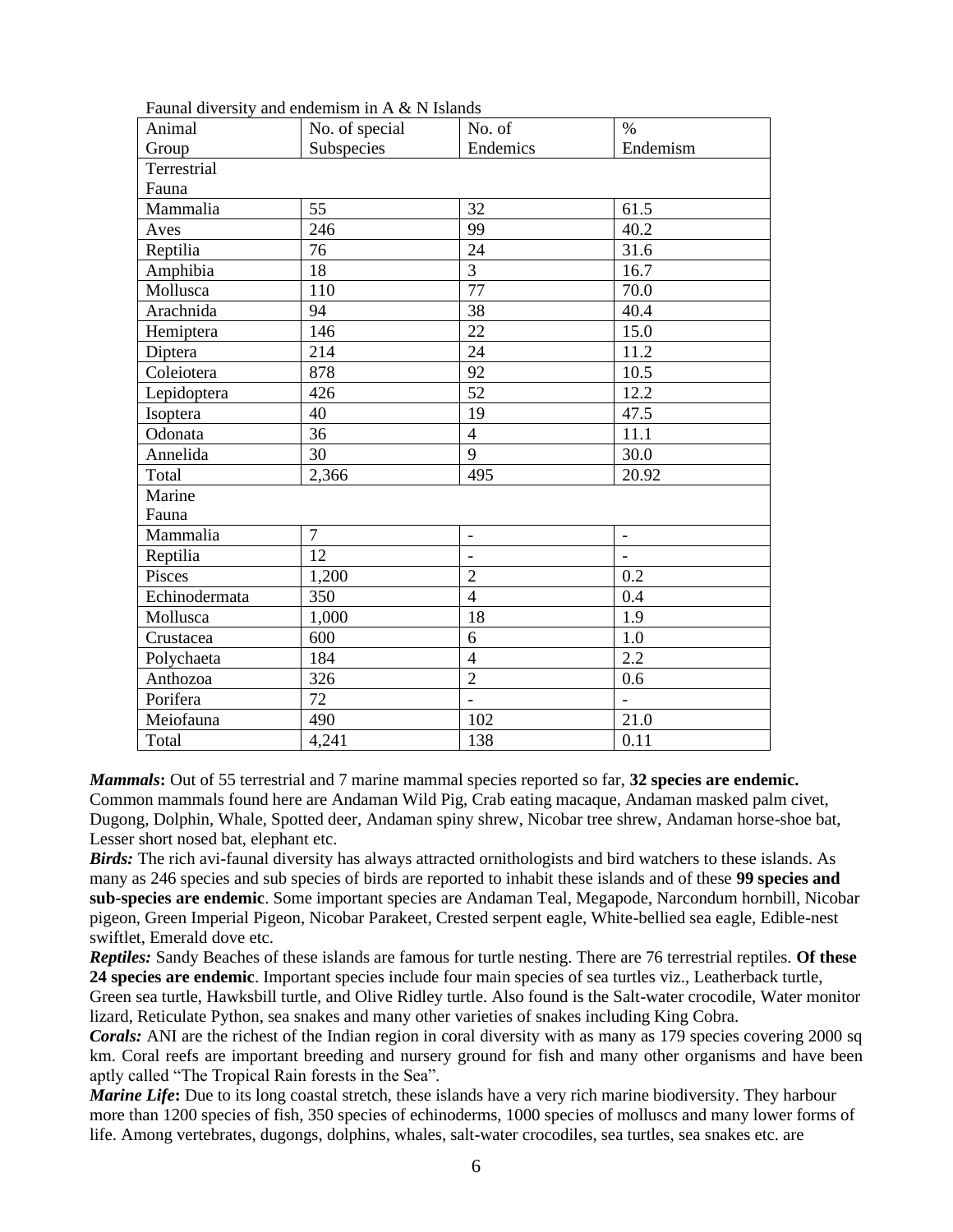common. (Source: *Andaman and Nicobar Islands: Forests and Environment, Department of Environment and Forests, ANI Administration, March 2001)*

## **V. THE STATE OF THE FOREST AND OTHER ALLIED MATTERS**

Given the unique biodiversity values in the Andaman and Nicobar Islands (ANI) and their extreme ecological fragility, the major objective of forest and ecosystem management in these Islands should be biodiversity conservation. The other objectives that need to be concurrently kept in mind are:

- a. Protection of ecological services, like soil and water conservation.
- b. Provision of timber and non-timber products for local use.
- c. Protection of the habitat of the forest based tribals of the Islands.
- d. Recreation.

The fact that ANI has a preponderance of evergreen and semi-evergreen tropical rain forests makes the conservation of forests from the point of view of both biodiversity and ecological services particularly important. Rain forests are not only the richest biodiversity pools in the world but are also very fragile. Most of the nutrients are in the vegetation and the forest litter and the soils are usually shallow. The slightest disturbance of the forest leads not only to significant loss in biodiversity but also to aggravated water runoff and soil erosion. The erosion of soil depletes the land and adversely affects the marine ecosystem, which receives the eroded soil. This is especially true of the ANI, where the topography is undulating and rainfall high. The fact that most forestry operations are carried out so as to finish just before the monsoons further aggravates the situation, as the soils that have been disturbed by the forestry operations do not have time to stabilise before torrential rains wash them out to the sea. Consequently, the coastal and marine ecosystem, including the very rich corals reefs and other marine life, gets badly affected.

The loss in floral biodiversity has an effect on the faunal biodiversity, affecting species of insects, birds, mammals, reptiles and others. This, in turn, also affects the coastal and marine biodiversity.

Keeping this in mind, the major threats to the forests and other ecosystems of ANI are outlined below. A. COMMERCIAL FORESTRY

One of the major threats to the biodiversity of the forests of ANI is the stress on commercial forestry. For over a hundred years the forests have been subjected to increasing commercial exploitation. The forest department currently follows a "conversion" forestry system where natural forests are worked, commercial species extracted and the worked forests regenerated and managed in a manner such that there is a resultant preponderance of commercial species for future harvesting. In the process, biodiversity is destroyed deliberately. For example, the *Working Plan for The Forests of Little Andaman Islands (1999 to 2009)* states:

**"Measures to Attain Special Objectives of Management:** It is Proposed to attain the special objectives of management by adopting a suitable natural regeneration technique, supplemented by artificial means wherever necessary, without any deterioration in the site quality, so that the natural forests of Evergreen, Semi-Evergreen and Deciduous types are converted into forest areas containing a higher percentage of more valuable timber species thus increasing the productivity and potential value of these forests. In such places where natural regeneration technique does not result in adequate stocking, it is augmented by dibbling/broadcasting of seeds of valuable species like padauk, gurjan, White Chuglam, Badam etc. and if necessary artificially planting seedlings from nursery stock." (Emphasis added. Written By Prakash M. Bhatt, IFS*,* Deputy Conservator of Forests,)

Similar passages are found in other working plans of the ANI forest divisions. What is surprising is that the Ministry of Environment and Forests (MoEF) is, even now, approving working plans with such objectives.

In some areas the natural forests have been totally cleared and replaced with plantations of padauk, gurjan, teak, or a combination of these and other commercial species (annex 4).

Forests were also leased out to the private industries and, from 1977, to the Forest Corporation, to fell and "regenerate". Though the practice of leasing forests to the private industry finally stopped in 1990-91, the corporation continues to directly fell and regenerate forests in Little Andaman and in North Andaman Islands.

Whereas this approach might have been in consonance with earlier thinking about forest management, for over two decades now the value of conserving biodiversity is well understood and accepted.

The forests of Andamans have been systematically converted from natural, biodiversity rich, forests to commercial "plantations" primarily to meet the raw material demand of the four medium sized wood based industries that were established in the Islands. These were:

- a) WIMCO in South Andaman
- b) Andaman Timber Industry (ATI) in South Andaman (Installed capacity 31,160 cum pa)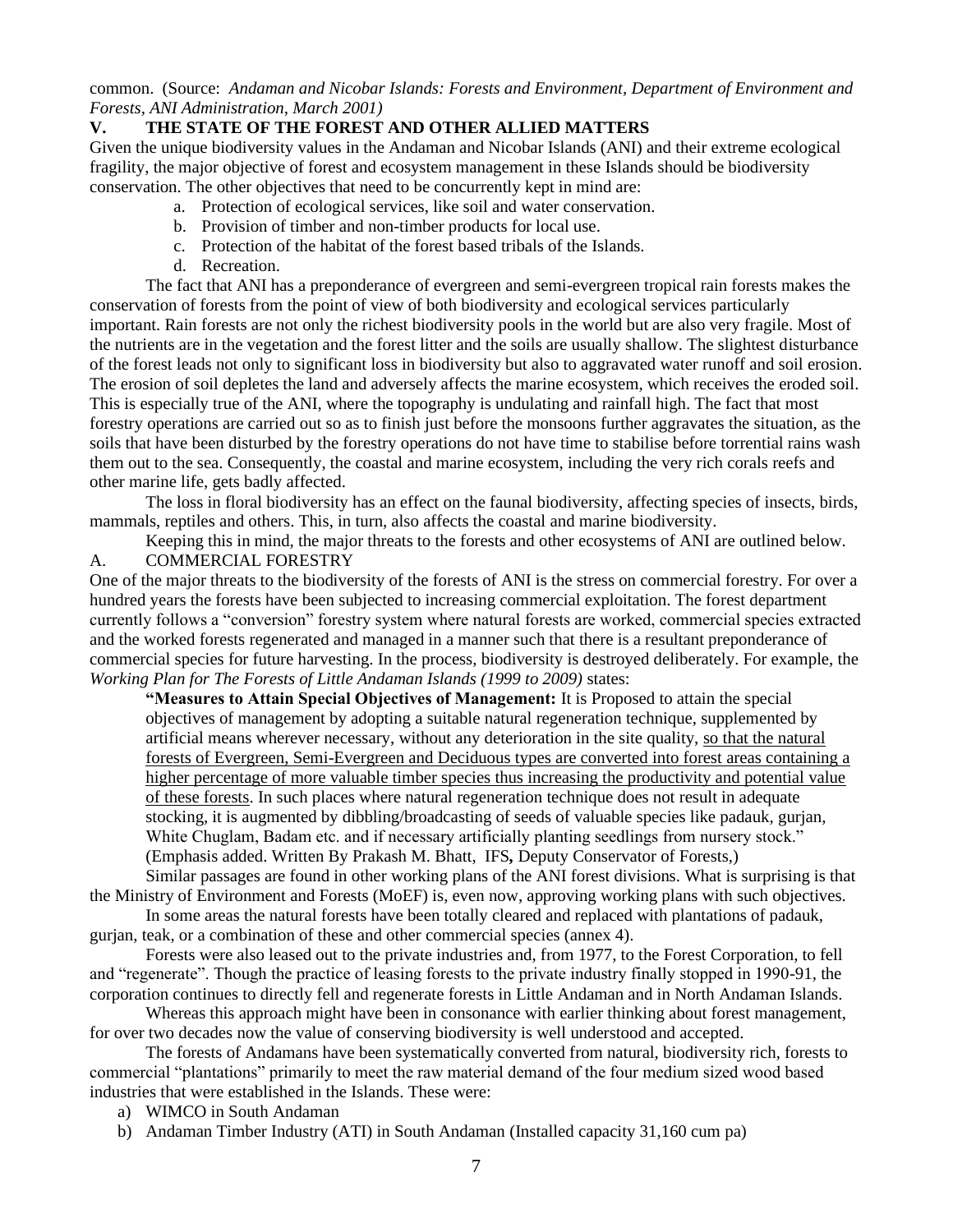- c) Jayshree Timber Products, Middle Andaman (28,300 cum pa)
- d) Kitply Industries Ltd. in Middle Andaman (31,650 cum pa)

Of these, WIMCO closed down some years back and the Andaman Timber Industry and Jayshree Timber Products closed down recently, for various reasons, though prior to the Supreme Court order of October, 2001. Only Kitply Industries was still functioning when the Supreme Court ordered a ban on the felling and processing of all naturally grown trees.

These industries, apart from getting timber from the forests, have also been provided a handsome transport subsidy by the government, to bring in materials and to export their finished products.

The Ministry of Industry, Government of India, had sanctioned a Transport Subsidy Scheme for the wood based industries in the ANI from 1971. Under this scheme, 90% of the cost of transportation of raw material from the main land to the islands and 90% of the cost of transportation of the finished goods to the mainland was reimbursed to the medium and small-scale units by the ministry of Industry. This scheme was amended in 1993 to benefit wood based industries for a period of five years only from the date of commencement of commercial production.

This scheme was again amended, in 1995, and subsidy continued to be paid to the units, irrespective of size, beyond the stipulated 5 years, from March 1995 to March 2000. There is now a proposal to further extend this scheme for, it is argued, that such subsidies are necessary to ensure that employment is provided in the forest based industries. (Source: Note from the Planning Commission –copy at Volume II page 309).

It is interesting to note that while the three industries, ATI, Jayshree and Kitply, totally employed 1994 persons directly**,** in the last four years (1997-2001) they drew transport subsidies from the government of around Rs.15 crores, with an annual peak of over 5 crores in just 1999-2000 (For details, see Volume II, page 135-136).

It is questionable, therefore, as to how much, if any thing at all, they contributed to the local economy.

In fact, the Minutes of the Island Development Authority (IDA)<sup>1</sup> meeting of December, 1986, under the chairmanship of the then Prime Minister, record that:

" Shri Romi Khosla stated that 75 percent of the timber extracted in the islands is used for plywood and match factories, and not for construction purposes. In fact, timber is not used at all as an economic base for durable assets of the Islands. ….Large factories are consuming large amounts of timber in ways which only destroy the inheritance. PM said that such industry should be shut down at the earliest..." (Proceedings of the first meeting of the IDA, 27 December 1986, para 14).

In January 1989, again under the chairmanship of the then Prime Minister, the IDA decided that: "…wood extraction to feed the existing industries should be completely phased out in the next few years; if necessary, one should even import the wood needed" (Minutes of the Fifth Meeting of the IDA, January 1989, item No. 6, ix e)).

The then Inspector General of Forests (now re-designated as the Director General of Forests) visited the Islands in October 1989, and also recommended that:

"Timber extraction in A&N Islands should be restricted to maximum of 1,15,000 cu.m. which is the current requirement and it should be further reduced in subsequent years by phasing out supply of timber to major wood base industries." (*Timber Extraction in Andaman & Nicobar Islands*, AG Oka, 1989).

Despite this, the Ministry of Environment and Forests and the A&N Administration, after affecting an initial decline in extraction levels from 1,23,678 cum in 1988-89 to 1,03,660 cum in 1990-91, again raised the level of extraction to 1,35,523 cum in 1994-95 (annex 5). Considering there was no subsequent decision of the IDA or the Prime Minister, reversing the earlier decision, it is not clear on what basis this was done. Fortunately, with the closing down of three of the wood based industries, the extraction levels have now come down.

<sup>&</sup>lt;sup>1</sup> The IDA was constituted on  $8<sup>th</sup>$  August, 1986 with the Prime Minister as the Chairperson. The members include the Finance Minister, Deputy Chairman of the Planning Commission and ministers of various other ministries (transport, tourism, planning, communications, defence, environment & forests, information and broadcasting, various officials and experts. The functions of the IDA are to (i) decide on policies and programmes for an integrated development of the Islands (ANI and Lakshadweep) keeping in view all aspects of environmental protection as well as the special technical and scientific requirement of the Islands, and (ii) review progress of implementation and impact of the programmes of development.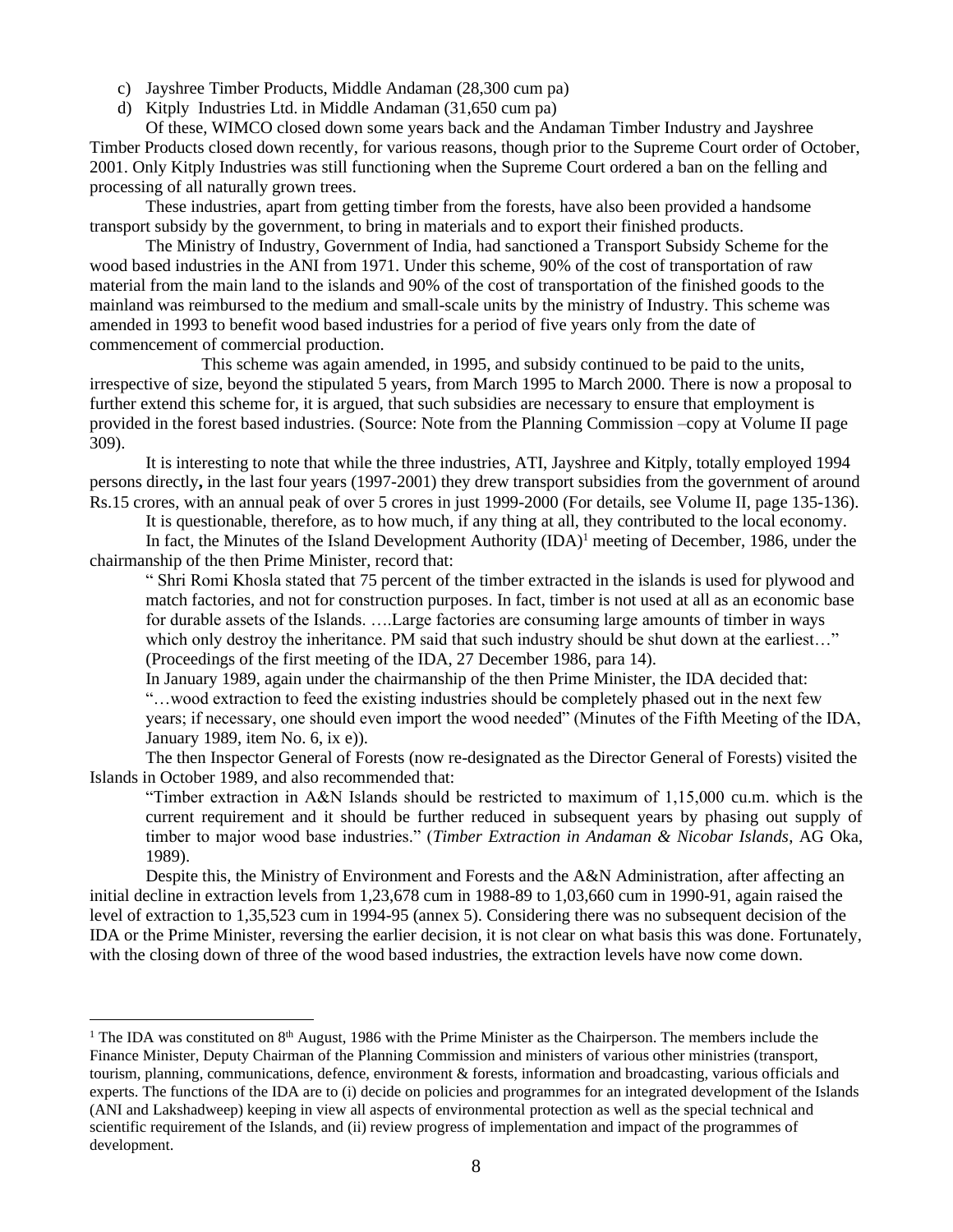In addition, timber is also being supplied to the two government saw mills, one in Chatham, South Andaman (installed capacity 24,000 cum pa) and one in Betapur, Middle Andaman (5000 cum pa) (Source: ANI administration, copy at Volume II page 204).

Some of the timber sawn is being exported to the mainland. This is mainly sold in Chennai and Kolkata. The ANI administration maintains depots in these two cities for selling the timber it exports. However, the quantity of sawn timber exported by the administration has not crossed 1000 cum pa for the last 10 years and has fluctuated between 130.77 cum in 1998-99 to 868 cum in 1991-92 (Source: ANI administration, Volume II, page 152).

Locally, timber is used by small-scale sawmills, which numbered about 35 in 2001, with a total installed capacity of around 60,000 cum per annum and an operating capacity of about 25,000 cum pa (annex 6). In addition, there are also over 130 small furniture manufacturers using about 1600 cum of sawn timber (equivalent to about 3000 cum of logs) per year. Much of the timber processed by these two categories is for domestic use, though a small proportion (614 cum in 2000-01) is sent out to Chennai and Kolkata (annex 7).

Only the government saw mills are permitted to saw padauk, the major hardwood in the Islands. This is reportedly being done in order to prevent theft of padauk from the forests. However, as the government saw mills are located only in South and Middle Andaman, the availability of such hardwoods to the people in other parts of the Islands is a problem.

As a result of the commercial orientation of forestry in the Islands, at present nearly 60% of the exploitable forests (excluding the tribal reserve and protected areas) in South Andamans, Mayabandar and Baratang, have already been "worked" and exploited and, consequently, their natural profile significantly changed and their biodiversity value compromised, perhaps forever. Though the ANI forest department have stated that the total area of forests that they work is only 30%, this includes the area of the numerous outlying islands, mostly very small (see list of national parks and sanctuaries at annex 8). Given the nature of island ecology, the biodiversity values of the larger islands are much higher, by and large, than those of small islands of usually 1 sq km or less. Though this is an accepted scientific fact, the actual position in the ANI does not seem to have been studied in detail. The only study that could be found was by Dr Priya Davidar of the Salim Ali School of Ecology and Environmental Sciences. She states:

" ….forests on large islands are very important in the conservation of biodiversity. All the 47 species of forest birds and 57 species of butterflies (out of a total of 65 species recorded in this survey) were recorded on islands larger than 30 sq km in area. Islands smaller than 1 sq km had records of 36 species of forest birds and 39 species of butterflies. On islands smaller than 0.1 sq km, in area, only 20 species of forest birds and 21 species of butterflies were recorded" ('Conservation Priorities for the Andaman and Nicobar Islands', *Journal, Bombay natural History Society*, 93(3), December 1996, p 556 –copy at Volume II, page 277).

 Therefore, though many of these small islands, which are in any case mostly inaccessible and therefore not economically viable to work, have been excluded from the "working circle", much of the larger islands, which are far richer in biodiversity, have been worked. Also, in terms of ecological services, like soil and water conservation, the larger islands are far more vulnerable as they are the ones where a majority of the population resides.

In all these areas the vast majority of non-commercial species have either disappeared or their composition been significantly changed. Though enough evidence of this exists, there appear to be very few studies documenting exactly what changes have actually occurred and what species have been lost or decreased in distribution and number. The two studies found dealt with just tree species. One is an unpublished MSc dissertation of Sonali Pandit, of the Salim Ali School of Ecology and Environmental Sciences, Pondicherry University, (*Regeneration of Important Rainforest Tree Species in Virgin and Selectively Logged Sites in the South Andaman Islands*, not dated). This dissertation was based on a field study of three sites in South Andaman, one that was undisturbed, and the other two that had been worked, of which one was regenerated from 1955 and the other from 1986. According to this study, there were major differences between the composition of the first, undisturbed, patch and the remaining two. Most notable was the fact that the undisturbed site had a predominance of rare, non-commercial species, while in the latter two these had almost disappeared and the preponderance was of commercial species (annex 9).

The second study, done by the Forest Survey of India (FSI) of the Ministry of Environment and Forests, Government of India, also suggested a similar decline in biodiversity (copy at Volume II, page 36-53).

During the second visit to Andamans, the forest department organised for me a visit to what was presumably a good regeneration site. This was a forest "regeneration" site of 1951, in South Andaman. This visit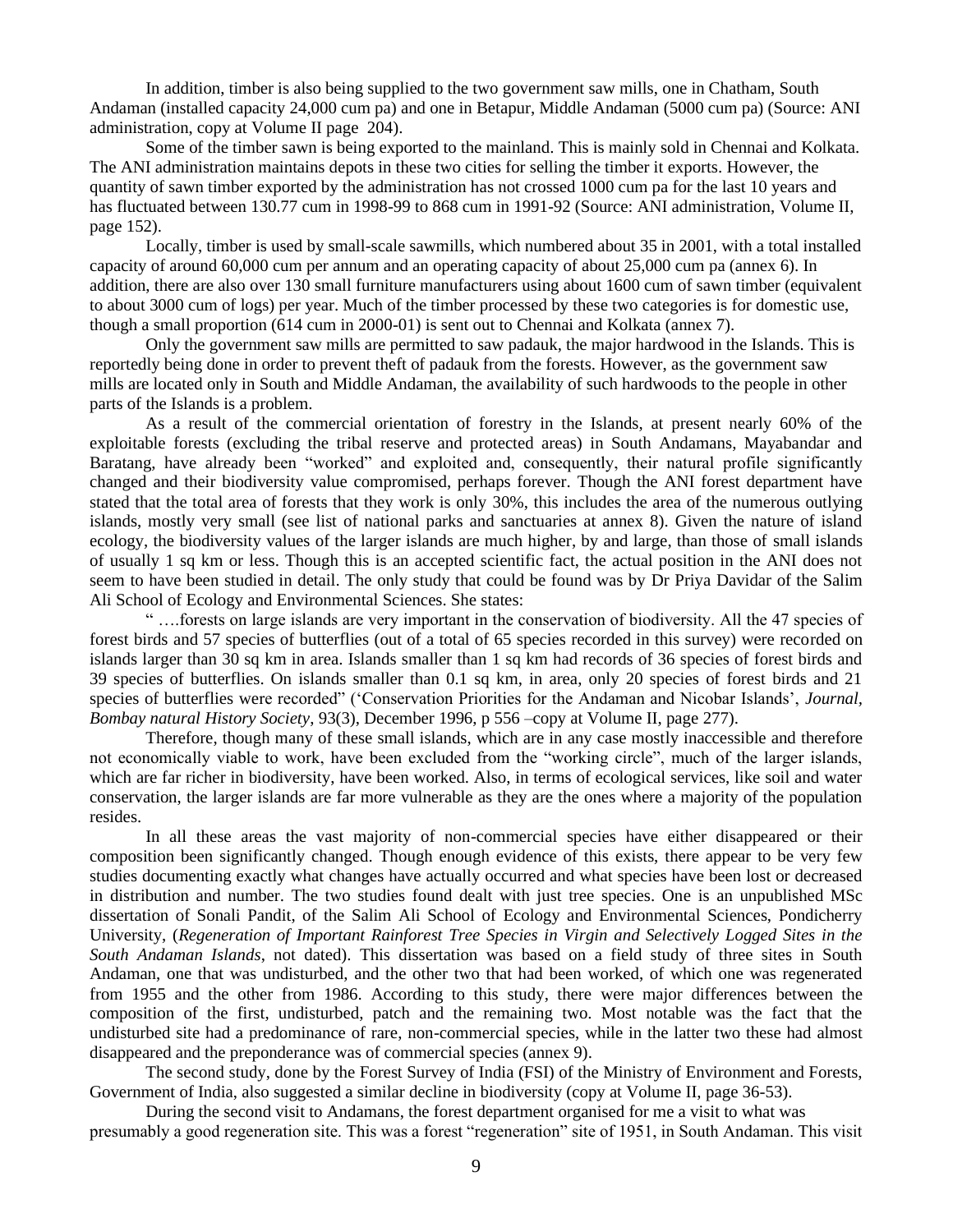also revealed that the regenerated area had a preponderance of commercial species and that the species composition had drastically changed from its natural profile (forest department report at annex 10). **Recommendations**

## **Forest Harvesting**

- *1) Felling of trees and collection of non-timber forest produce (NTFP) should be banned from the forests of Little Andaman Island and all tribal reserves except for i) collection of NTFP from already worked forests of Little Andaman and from forest areas designated for the purpose in the Nicobar group of Islands, for meeting the legitimate consumption of local inhabitants; and ii) collection of timber and other forest produce by tribals living within tribal reserves for meeting their bonafide needs.*
- *2) Harvesting of all forest produce including timber and NTFP should be completely prohibited from National Parks and Sanctuaries.*
- *3) In addition to areas covered under 1 & 2 above, no felling of trees should be allowed in any unworked forest area, i.e., area where felling of trees as per working plans, working schemes, felling schemes or approved working plans, has not taken place earlier. There should also be no diversion of forestland from any such unworked area or from areas covered under 1 and 2 above, without the specific orders of the Supreme Court.*
- *4) No felling of trees for whatsoever reasons or justification should be carried out to supply to, or to meet the raw material requirement of, plywood, veneer, blockboard, match stick or any other such wood based units except to local small-scale units (including saw mills) solely for meeting the local requirement for sawn timber and other wood based products.*
- *5) For meeting the timber and other forest produce requirements of inhabitants of the ANI, felling of trees from forest areas not covered under 1, 2 & 3 above, i.e., forest area worked earlier in accordance with working plans, working schemes, felling schemes or approved working plan and excluding areas falling within national parks, sanctuaries, tribal reserves, or Little Andaman, may be allowed. Such felling may be undertaken as per prescriptions of the working plans approved by the MoEF. These plans should also contain action plans for removing, in a phased manner, trees of commercial species that are in number or concentration in excess of what is found in a natural forest of the same type and similar location. Concurrently, efforts should be made to bring back the forest to its natural profile by encouraging /reintroducing those species of fauna and flora that naturally occurred in these forests prior to their being "converted". The working plan should also contain sufficient provisions for regeneration of felled areas. In accordance with an earlier Supreme Court order of 22nd September, 2000, felling of trees should be allowed only it sufficient financial provisions for implementing the working plan prescriptions have been made.*
- *6) In the meanwhile, the present ban on felling of trees may be continued and the local requirement of timber and other forest produce may be met by utilising the already felled trees and sawn timber lying with the forest department and the ANIFPDC.*
- *7) Once the stock of already felled trees and sawn timber is depleted, the local requirement of timber should be met, as far as possible, by harvesting the mono culture and mixed plantations of padauk, gurjan, teak and other species. The felling of trees from already worked natural forest, as specified in 5 above, should be undertaken only to meet the balance requirement. However, if the local requirement of timber and other forest produce is more than what could be obtained by felling of plantations and sustainably extracting trees from worked areas, as specified in 5 above, the same may be met by bringing timber in from other parts of the country. Under no circumstances should the over harvesting of the forest available for felling under para 5 above be permitted or undertaken.*
- *8) There should be no expansion of monoculture or commercial plantations on forestland. The existing plantations of oil palm, rubber and teak are reportedly no longer viable and should be phased out. The land so released should, in so far as it is forestland, be regenerated as specified earlier. Consequently, the Andaman and Nicobar Islands Forest Plantation and Development Corporation Ltd. (ANIFPDC) should be wound up as it was primarily set up to promote commercial forestry and plantations, especially in Little Andaman.*
- *9) At the same time, efforts should be made to reduce the level of demand for timber and for firewood. For the purpose, the A&N Administration should investigate and implement methods of achieving*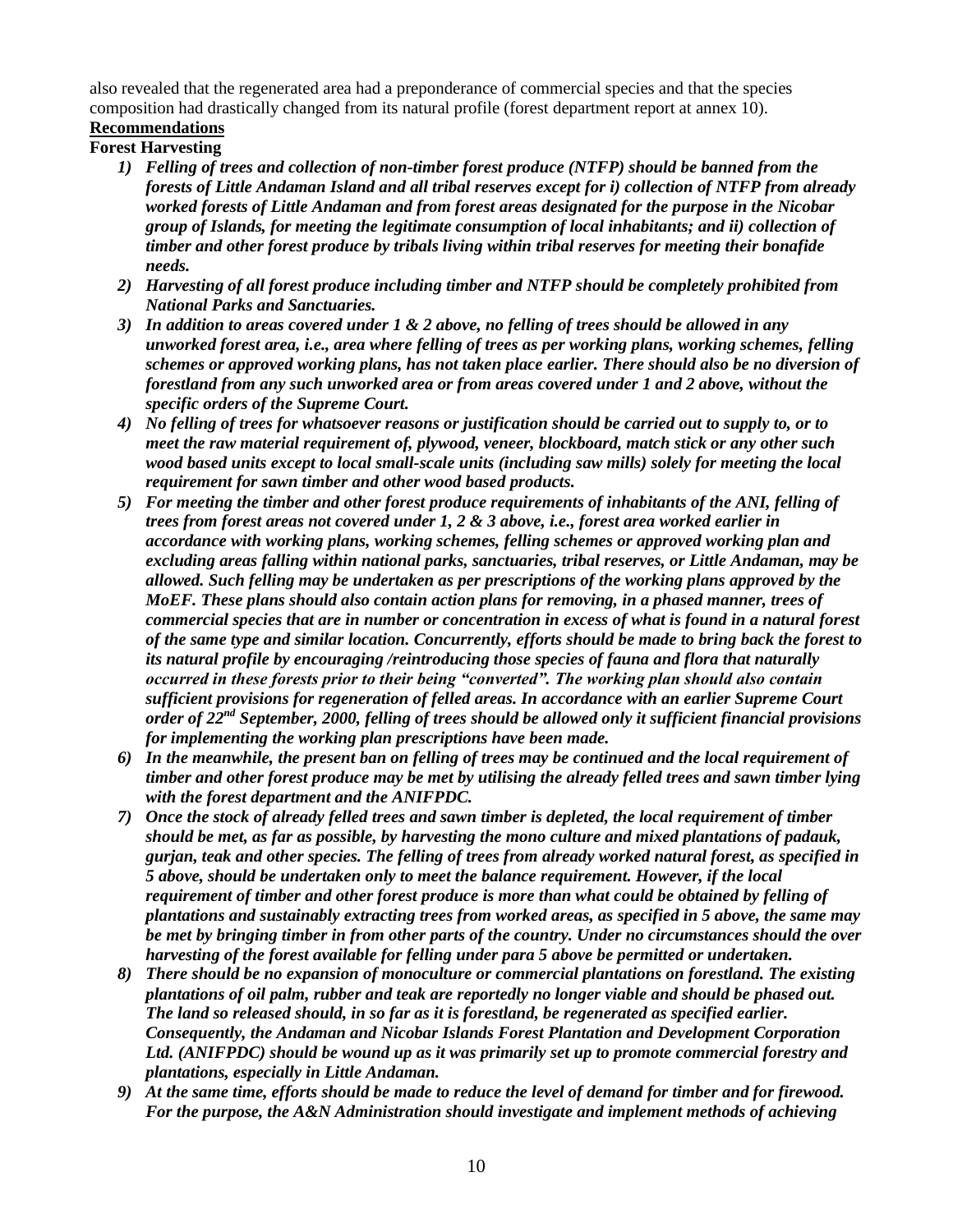*this, including the conversion to the wood and bamboo based "Assam type" construction, which is both less timber intensive, and safer in earthquakes, than the present all-timber or RCC buildings.* 

#### **Wood Based Industry**

- *10) There should be a complete ban on the establishment of any new wood based unit for the next 10 years.*
- *11) All existing small-scale wood based units (saw mills) should be relocated within industrial estates or, where industrial estates are not feasible, in locations contiguous to forest offices or otherwise convenient for the forest department to monitor. This relocation should be completed within one year, after which the non-complying saw mills should be closed down. These saw mills should also be required to obtain a licence from the ANI Forest Department within three months and to maintain such records as may be prescribed by the forest department. Their licence may be renewed every year at the discretion of the ANI Forest Department, after the department has satisfied itself that a) the unit was not involved in the use of any illegal timber; b) the prescribed records were properly maintained; c) all provision of the act, rules and the terms and conditions stipulated by the forest department from time to time have been complied with. Necessary rules, guidelines etc., for the purpose, should be prescribed by the forest department within three months.*
- *12) No subsidy of any type, including transport subsidy, should be given to any wood based unit.*
- *13) Existing medium and large scale wood based industries (including plywood, veneer, and match industries) can be allowed to function provided they import their entire requirement of wood and other forest based raw materials from the mainland or from abroad. No subsidies should be allowed to them.*
- *14) No timber, either as logs or as sawn timber or plywood/veneer, or in any other form, should be transported out of the Islands through any means whatsoever. This should not, however, inhibit the transportation, as personal baggage, of a reasonable quantity of wooden handicrafts by tourists or of personal articles by those permanently leaving the islands. Also, where a wood based industry, as specified in 13 above, imports its entire wood and forest based raw material requirement, then it should be permitted to export its finished product.*

#### B. USING UNTREATED TIMBER FOR CONSTRUCTION

Another factor contributing to an increasing demand of timber is the fact that most of the timber used in the Islands is not treated prior to being used for construction purposes. This results in its having a very short life, requiring replacement every three or four years. Despite the fact that the then Inspector General of Forests, Government of India, had recommended way back in 1989 that: "No timber should be used without proper preservative and seasoning treatment to prolong the life of timber" (Oka 1989), the current installed capacity for treating timber is only 1,900 cum per annum. (Annex 11), which is far below the local requirement of treated timber, estimated to be around 5 to 10 thousand cum per annum. Treated timber has a life that is reportedly ten times greater than that of untreated timber. Therefore, by treating all timber, the demand should come down ten fold.

#### **Recommendation**

*15) All timber, bamboo and cane used for construction and requiring treatment in order to extend its durability and life, should be so treated and the administration should ensure that requisite capacity to treat all such timber is in position within a period of six months. After the expiry of this period, no timber, bamboo or cane of the type requiring treatment should be sold for use in building and construction activities, or used for such purpose, unless it has been appropriately treated.* C. ENCROACHMENTS

Another major threat to the forests of the Islands is because of encroachment of forest areas. The A&N Administration had already identified and regularised the forest encroachments of 1367 families who had encroached up to 1978, on over 2500 ha. of forestland. They were to be regularised/resettled in one hectare land each and 1367 hectares of forestland had, with the approval of the MoEF, been denotified in 1988 for the purpose. However, a large proportion of the families that had to be shifted have not been shifted to their designated sites. Therefore, they continue to occupy forestland and to further expand and degrade their holdings (Source: ANI administration, Volume II, pages171- 173, 71-76). There is no obvious reason why these families have not yet been shifted, despite decisions in the IDA and other bodies to this effect.

Meanwhile, many of the families who continue in, or have been shifted to, their designated sites of 1 ha each have, reportedly, encroached additional land and are now sitting on areas far in excess of those allotted to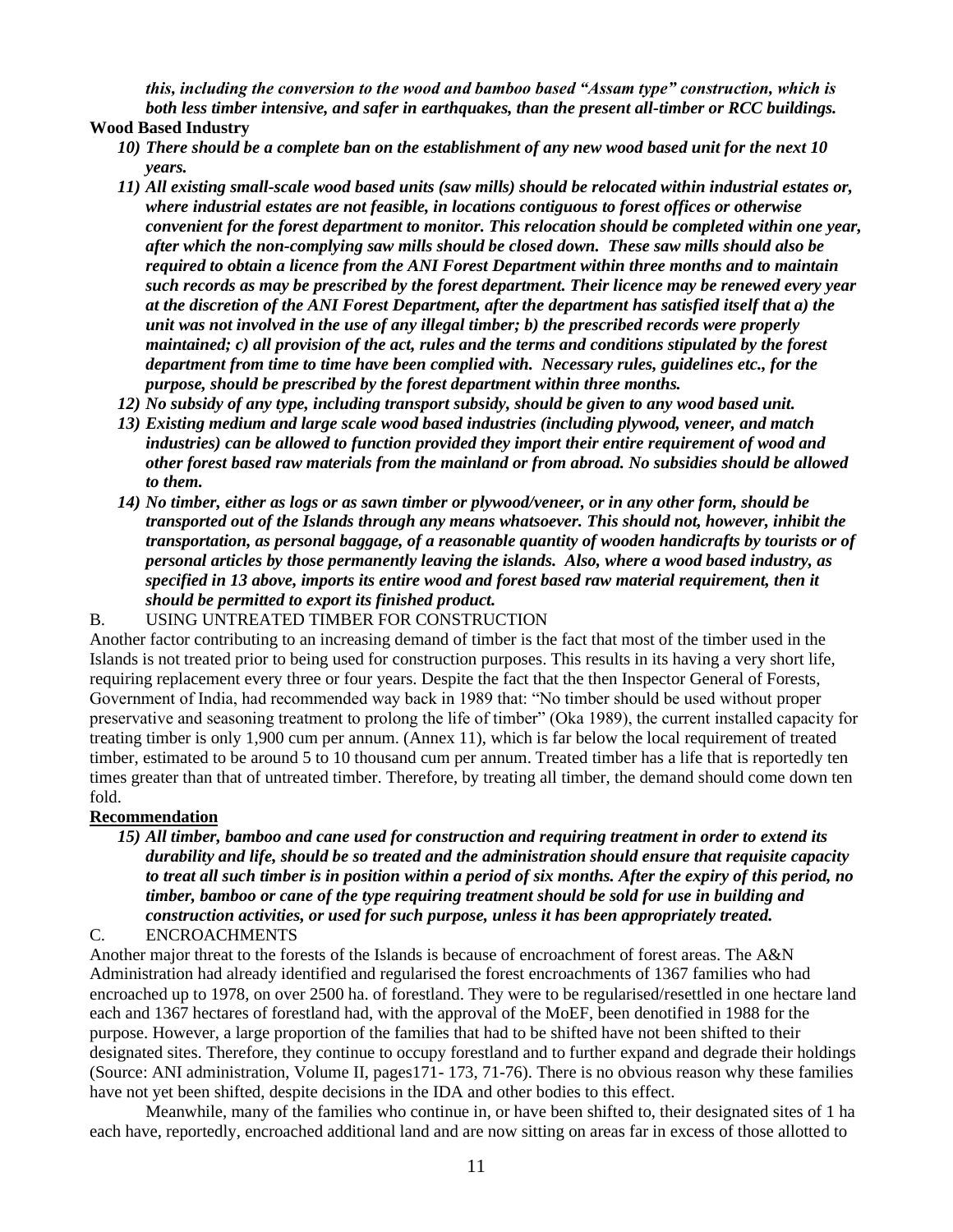them. Concurrently, those families who have not yet been shifted continue to reside in forest areas on sites that are mostly much larger than 1 ha and often progressively increasing.

Besides, reportedly some of the families originally identified as pre 1978 have now moved away and in their place new families have settled on their encroached land. These families are reportedly now claiming pre-1978 status.

In addition, an estimated 2325 families have encroached subsequent to 1978 on 2633.654 ha of forestland (details at annex 12). These have now been identified though little action seems to have been taken to remove them from the forest areas.

Unfortunately, many of these encroachments are in some of the last remaining natural lowland forests in North Andaman. Also, they appear to each be growing in size and collectively growing in numbers (Aerial pictures of encroachments in the forests of Diglipur, North Andaman, enclosed from page 47 onwards. Maps of encroachments at annex 13-18).

#### **Recommendations**

- *16) Any further regularisation of encroachments on forestland in any from, including allotment/use of forestland for agricultural or horticultural purposes, should be strictly prohibited.*
- *17) All those families who have been identified as having encroached on forest land prior to 1978 and have not yet shifted to their allotted rehabilitation sites, should be given three months notice to vacate their encroachments and shift to the allotted land. Failing this, their allotment should be cancelled and they should be forcibly evicted within three months of the deadline being over, without any further claim to land or any other form of rehabilitation.*
- *18) Similarly, those among the pre-1978 families that have shifted to their allotted sites but have occupied more land than they were entitled to, should also be given three months notice to vacate the extra*  land occupied by them. On the expiry of this notice period, the allotments of those who have not *complied with this notice should be cancelled and they should be forcibly evicted within three months, without any further claim to compensation or land.*
- *19) All post 1978 forest encroachments should be completely removed forthwith and, in any case, within six months. Post 1978 encroachers (except for foreign nationals) should be allotted homesteads in revenue land and training and opportunity for self-employment or for other types of livelihood activities provided.*
- *20) The forest officials in the ANI should be given requisite powers to do this, including:*
	- *Power of summary eviction of encroachments: As in the case of Madhya Pradesh, vide Section 80A, IFA, 1927.*
	- *Magisterial powers to assistant conservators of forests: The Assistant Conservators of Forests should be appointed as executive magistrates/special executive magistrates in order to oversee the evictions carried out by the Range Officers on receipt of orders of eviction from the estate officers.*
- *21) For the purpose, an effective action plan should be prepared and implemented under direct supervision, monitoring and control of a committee comprising of the Lt. Governor, Chief Secretary, Principal Chief Conservator of Forests of ANI, and reputed local NGO representatives. The Chief Secretary, ANI, may be asked to file a monthly progress report in the Supreme Court.*
- *22) In order to prevent any further encroachments and rampant immigration, the Administration should, within three months, regulate the entry of people to the islands by having the Islands declared as an inner line area and by imposing relevant restrictions under section 3 and other provisions of the Environment (Protection) Act of 1986. In accordance with this, non-residents entering the islands should have to invariably register themselves so that those who do not return to the mainland within a reasonable time can be traced and, where they have illegally encroached on land, can be evicted from these encroachments at the earliest. In addition, entry to the more vulnerable and forested areas of the Islands should be restricted.*
- *23) Once this regulation is in position, the administration should in a time bound manner issue identity cards to all the residents so that there is no gap in the period of identification and issuance of ID cards. This would ensure that fresh illegal encroachers are easily identified. Subsidised travel to the Islands should, once identity cards have been issued, be available only to bonafide residents of the Islands.*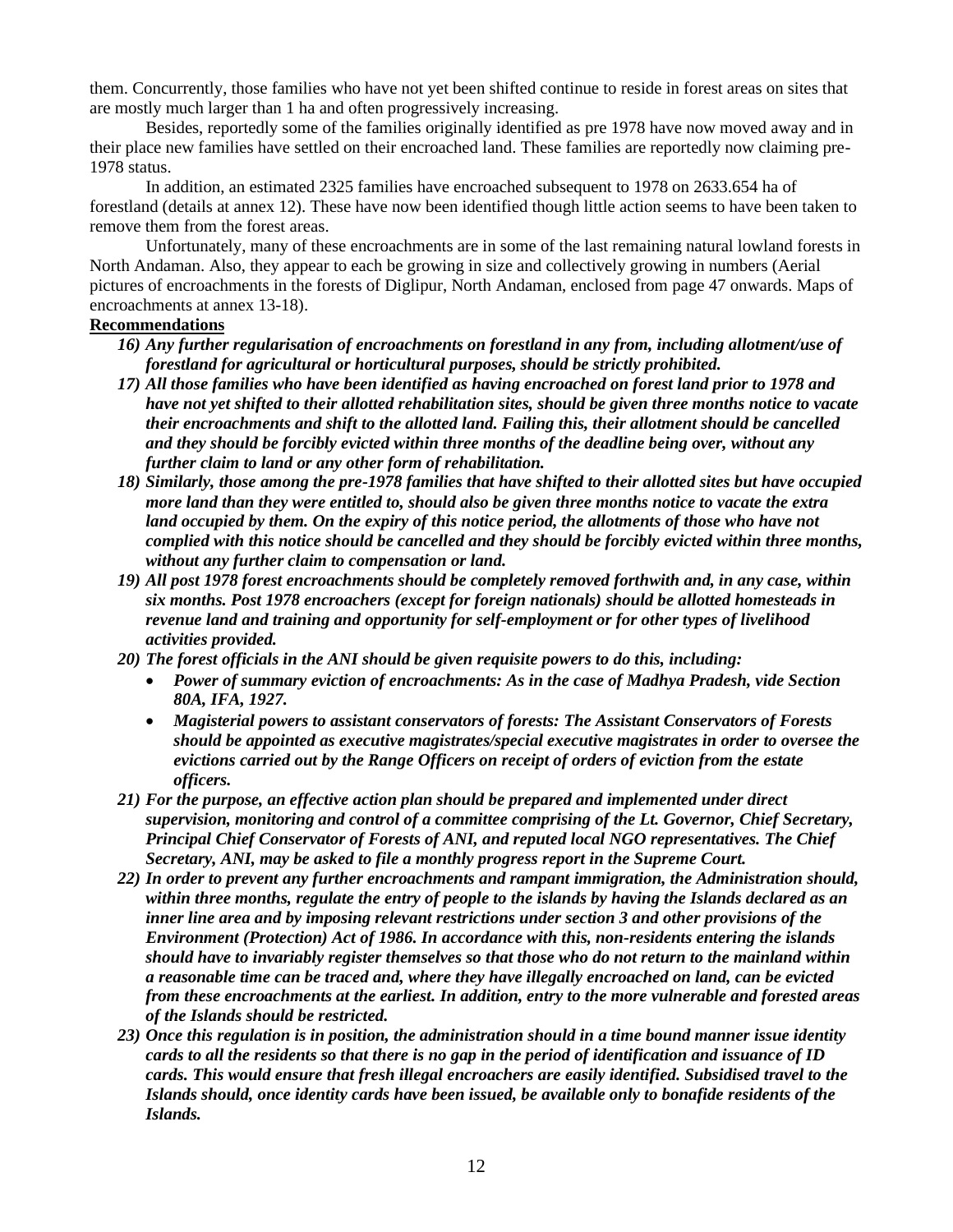- *24) Divisional Forest Officers and, where relevant, village protection committees, as described later, should be made responsible for prevention, early detection and quick eviction of new forest encroachers.*
- *25) The forest department should be strengthened and appropriate village institutions set up for the purpose, as detailed later.*

#### D. ROAD THROUGH THE JARAWA TRIBAL RESERVE

Perhaps the best remaining natural forests in the Andaman Islands are in the tribal reserves. The most significant of these are the Jarawa Reserve in South and Middle Andaman and the Onge Reserve in Little Andaman. Due to the earlier hostility of the Jarawas, these areas were left alone. However, in recent years the Andaman Trunk Road has opened up and passes contiguous to and in some cases through the tribal reserve (map at **annex 21**). This road, and the increased access to the Jarawas, poses a major threat not only to the Jarawa tribals but also to the forests that they have protected for so many years. The road has also made it easier for encroachments to take place in the forests by allowing easy access to many forest areas that were earlier not easily approachable.

Interestingly, a high level committee constituted at the behest of the then Prime Minister, Mrs. Indira Gandhi, had suggested in the early 1980s that, as regards the Andaman Trunk Road:

- "i) though the absence of any road would be the ideal condition for the Jarawa, the next alternative would be
- ii) to realign the road so as to orient it as far away from the boundary for the Jarawa Reserve as possible."

#### **Recommendation**

- *26) The Andaman Trunk Road should be closed to all vehicular traffic from Miletilak in South Andaman to the northern boundary of the S. Andaman Island. Similarly, it should be closed to all traffic from Kadamtala (corresponding to Prolobjig camp No.3) in Middle Andaman up to Kaushalya Nagar (corresponding to Porlobjig camp No. 15). This should be done within three months. Further, no person except for the Jarawas living in the Reserve should be allowed to enter the Reserve by any means unless he/she is permitted by the Principal Chief Conservator of Forests, and the Secretary, Tribal Welfare, ANI Administration, and no such permission should be granted unless the person is proceeding on bonafide work related to the welfare of the tribals or the protection of the area.*
- E. DIVERSION OF LAND AND FELLING OF TREES FOR DEVELOPMENT PROJECTS AND **ACTIVITIES**

From time to time the Ministry of Environment and Forests (MoEF) has been granting permission under the Forest Conservation Act for the diversion of forestland for non-forest uses. Naturally grown trees are also being cut for various purposes including for the development of tourist and defence infrastructure. However, there appears to be no land use plan for the Islands and clearances seem to be given on a case by case basis without determining the optimality of the land use and the future options that such a clearance could compromise.

The defence forces have recently constituted a combined command of the Navy, Air force and Army, in the Islands. However, there appears to be no clear understanding of how much land they would require and how many trees need to be cut in the process. There have been requests from them for allowing the felling of over a thousand trees for clearing approaches to runways and for other such requirements. However, no one was able give a consolidated picture of the requirements. Though efforts were made on both the visits to talk to the armed forces representatives on this matter, they were not available.

#### **Recommendations**

- *27) The felling of 27 trees for the 33 KV transmission line from Bamboo Flat to Minnie Bay, and 17 trees for construction of rural road from Adajig to Flat Bay Village should be permitted as a one-time relaxation, as these projects are already in their final stages, a small number of trees are involved and, reportedly, necessary clearances had been obtained from the MoEF prior to the Supreme Court's order of 10.01.01. However, all other proposals or clearances under the Forest (Conservation) Act of 1980 or the Environment (Protection) Act of 1986, where diversion of land or felling of trees or other activities that would have an impact on the environment, are still to be undertaken, should be put up for review by the Supreme Court.*
- *28) For the conservation and protection of the forests and other ecosystems, an effective action plan should be prepared by the ANI Forest Department, in consultation with local NGOs and experts. This plan should also envisage a suitable enhancement of the protected area network, especially in the main islands of the Andaman and in the Nicobar Group. All unworked forest areas in Diglipur,*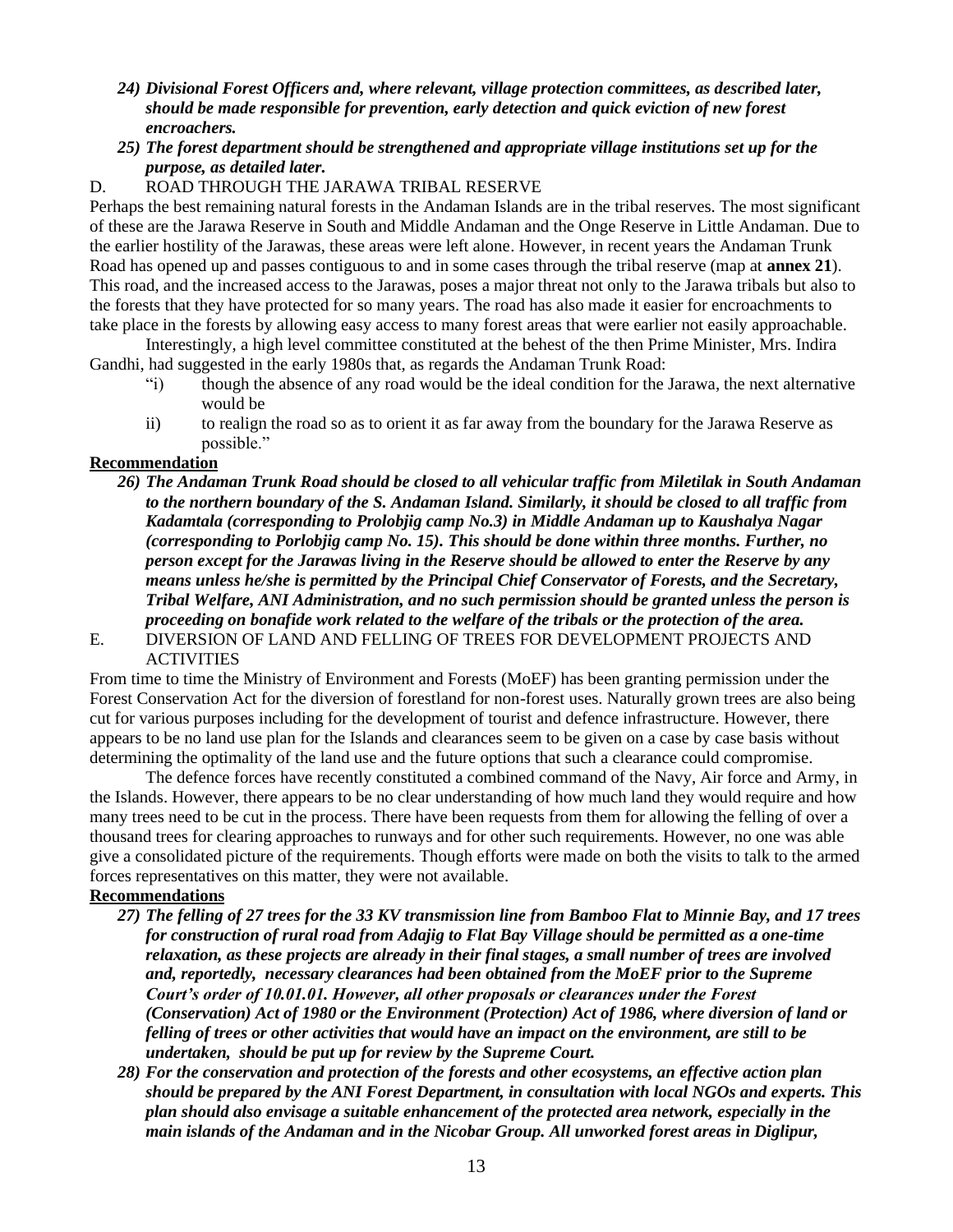*Mayabunder, Middle Andamans and Baratang should be made into national parks, leaving a buffer belt between the national park boundary and the edge of revenue settlements, for protection by village protection committees. In addition, there should be a consolidation of the nearly hundred small island parks and sanctuaries and they should be constituted into viable units encompassing the marine areas surrounding them. This plan, after being approved by the MoEF, should be strictly implemented. The necessary funds, vehicles, equipment, human power, police help and legal power required for the effective implementation of this action plan should be made available by the ANI administration.*

*29) Appropriate regulations under existing Acts like the Environment (Protection) Act of 1986, with similar objectives as The Delhi Preservation of Trees Act, 1994, currently in force in the Union Territory of Delhi, should be set in place in ANI, within six months, to regulate the felling of trees on non-forest land.*

#### F. POACHING

Both the government and the local people reported the incidence of poaching of trees, other forest produce, wild animals and marine life. It was stated by many of the citizen groups that poachers from Myanmar and other neighbouring countries also come to poach timber, sea cucumbers and other species, especially in North Andaman. There are also local poachers operating in the Islands. The forest department does not appear to have the infrastructure, especially in terms of manpower, arms and fast boats, to prevent poaching. Also, they appear not to have requisite powers to deter poaching and effectively apprehend poachers.

### **Recommendations**

- *30) The Forest Department should be immediately strengthened in order to be able to effectively prevent poaching.*
- *31) Forest officers should be given adequate powers, under the Indian Forest Act of 1927 (IFA,) as has been done in other states, to meet the threat of poaching. These could include:*
	- *Power of confiscation: as provided for vide Section 52, 52A, 52B and 52C IFA, 1927 in Bihar, Section 52A and 52B in Himachal Pradesh, Section 52, 52A, 52B, and 52C in Madhya Pradesh, Section 62A to 61G of Goa, Section 61a to Section 62G of Gujarat, and Section 61A to 61G of Maharashtra.*
	- *Increase in the limit fixed for amount of compensation for trees under section 68(3) IFA, 1927: The present limit of Rs. 50 is required to be increased to Rs. 10000/- as in Goa.*
- **32)** *A co-ordination mechanism should be set up where the forest department, the civil administration, the Coast Guard and the Combined Defence Command in ANI can take co-ordinated action against poachers, especially against foreign poachers.*

#### G. INTRODUCTION OF EXOTICS

The introduction of exotics is always a threat to ecosystems, but it is a special threat to Island ecosystems, as is obvious in the ANI.

Over the years, many exotic species of animals and plants have been introduced in the Islands, some deliberately and many accidentally. Some of those that have had a very destructive impact on forest regeneration include the spotted deer (cheetal) and the elephant. The deer, reportedly brought for aesthetic purposes, have proliferated widely due to the absence of any natural predator in the Islands and have significantly retarded forest regeneration. The elephants were brought to the Islands by a timber logging company, which subsequently abandoned them. Reportedly about sixty of them have become feral and are seriously impacting on the forests in the regions that they are found. The introduction of dogs and cats, many of which have turned feral, also pose a great threat to turtle breeding and other indigenous species

There has also been infestation by various exotic species of weeds, which could prove to be a major deterrent to the regeneration of degraded forest areas, especially areas freed from encroachment.

The introduction of oil palms in Little Andaman and of teak in various parts of the islands has also had a significant negative impact. In fact, the areas in Little Andaman where oil palms were introduced show up clearly as degraded forests in the remote sensing map prepared by the Forest Survey of India (FSI) (maps at annex 19).

#### **Recommendations**

*33) No exotic species of fauna or flora should be introduced into the islands. Accordingly, a suitable set of guidelines and procedures should be developed for the purpose.*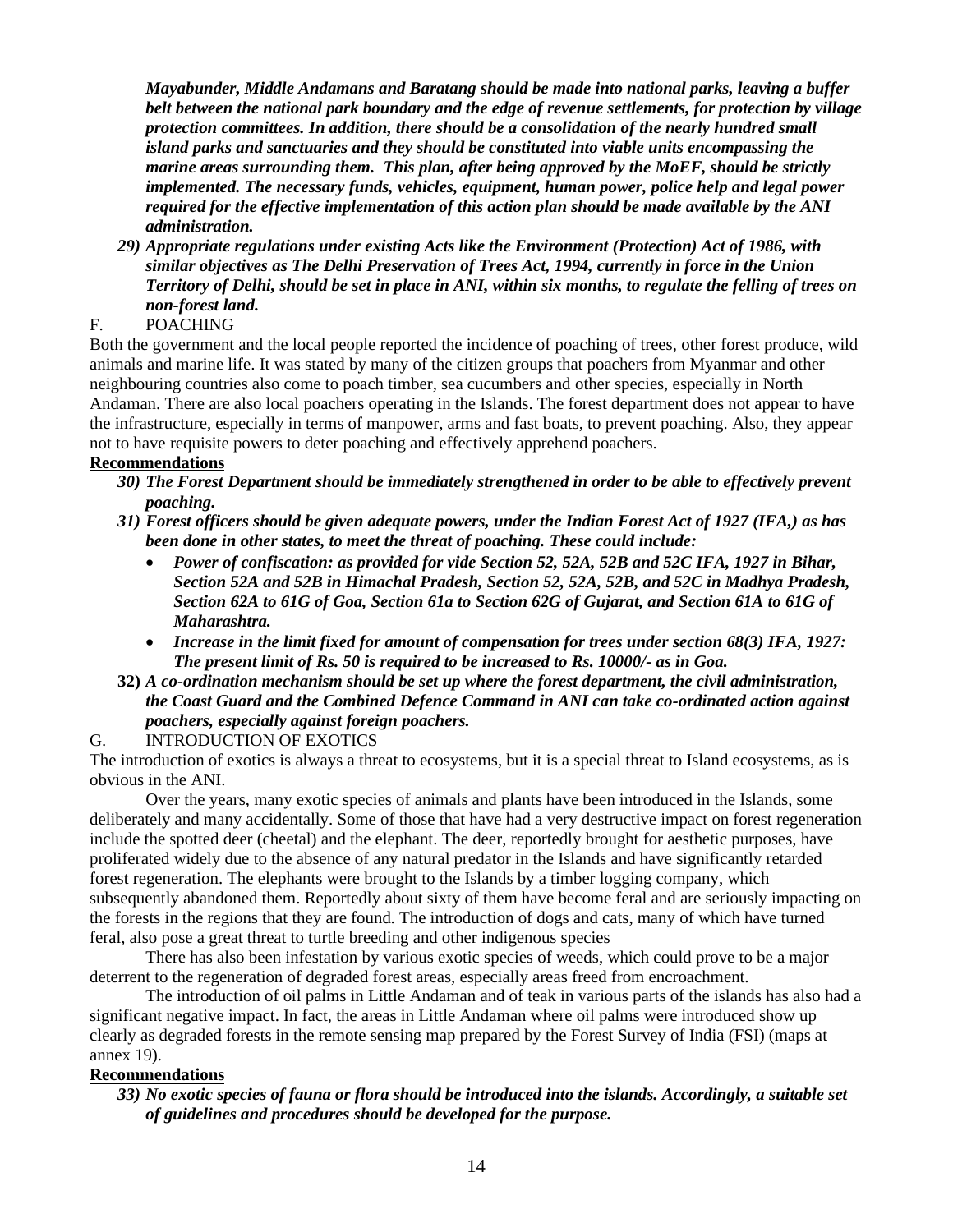- *34) A time bound action plan should be drawn up to deal with the exotics already on the island, including weeds, and their removal/eradication should be taken up on a war footing, including the translocation of elephants back to the mainland and the inhibition of breeding, by deer, by darting the alpha males with anti-fertility drugs, as has been successfully tried in other countries.*
- H. COLLECTION AND DISTRIBUTION OF ROYALTY FREE TIMBER AND NON-TIMBER FOREST PRODUCE

Apart from commercial timber, the forests of these Islands are also providing timber and NTFP for use by the local people (annex 20).There is also "royalty free" distribution of timber.

In addition, government departments like PWD (for construction and repairs of roads) and the defence forces also directly access fuel wood. This not only leads to unregulated extraction but, in some cases, as along the Andaman Trunk Road, is leading to perceptible forest destruction.

#### **Recommendations**

- *35) The practice of distributing timber and NTFP free to settlers should be discontinued. Instead, rural populations should be formed into village forest protection committees and, as per the joint forest protection norms prevalent in other parts of the country, the amount of timber and NTFP required by village communities should be given to them on the basis of a memorandum of understanding, in return for their role in protecting the forests adjacent to their settlements and in detecting and preventing encroachments.*
- *36) Government departments, including defence and PWD, should be supplied fuel wood and other required forest produce by the forest department and should not be permitted to directly collect these from the forests.*
- 37) *Concurrent efforts should be made to minimise demand for forest-based resources. The Administration should encourage the use of sawdust as fuel, as is the practice in many other parts of the country. They should also investigate the possibility of replacing firewood as a domestic fuel by gas and consider giving a one-time subsidy for the purchase of gas stoves and cylinders to the poor rural population. Adequate supply of LPG to the Islands should be ensured on a priority basis.* I. MINING OF SAND

The erosion of the beaches and the depletion of coastal and marine species all have an impact on the forests and on the overall ecological status of the Islands. Coastal erosion affects the forests and degrades them directly. Besides, the complex interaction between insects, birds and forest plants gets disrupted as soon as there is degradation of coasts and coastal and marine species. Forest working also affects the coastal ecosystem, especially the coral reefs, by accentuating the flow of silt into the water.

Under the Coastal Regulation Zone (CRZ) notification under section  $3(1)$  and section  $3(2)(v)$  of the Environment (Protection) Act, 1986 and rule 5(3)(d) of the Environment (Protection) Rules, 1986 declaring coastal stretches as coastal regulation zone (CRZ) and regulating activities in the CRZ, "Mining of sands, rocks and other substrata materials, except those rare minerals not available outside the CRZ areas;" were banned. However, a special exception was made for the ANI, as under.

"Provided that in the Union Territory of the Andaman and Nicobar islands, mining of sands may be permitted by the Committee which shall be constituted by the Lieutenant Governor of the Andaman and Nicobar Islands consisting of Chief Secretary; Secretary, Department of Environment; Secretary, Department of Water Resources; and Secretary, Public Works Department. Committee may permit mining of sand from non-degraded areas for construction purposes from selected sites, in a regulated manner on a case-to-case basis, for a period up to the 30th September, 2000. The quantity of sand mined shall not exceed the essential requirements for completion of construction works including dwelling units, shops in respect of current year and 2000-2001 annual plans. The permission for mining of sand may be given on the basis of a mining plan from such sites and in such quantity which shall not have adverse impacts on the environment."

The MoEF has further extended the period up to 30 September, 2002. However, there is no assessment of the either the general environmental impact on the ecosystem of the Islands because of the extraction of sand, nor a location-specific assessment of the impact of extraction on each specific beach/coastal stretch from where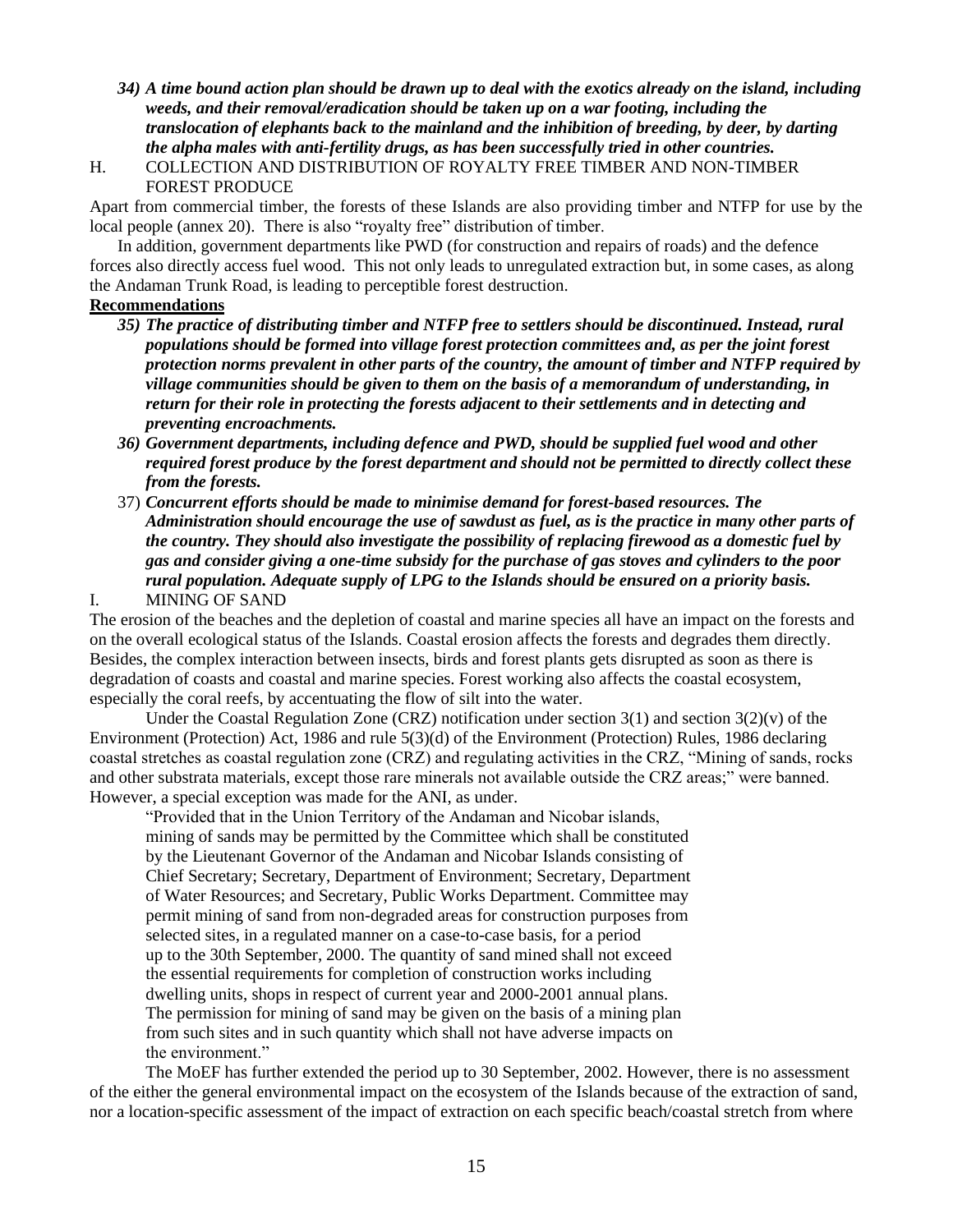such extraction takes place. Therefore, it is not clear on what basis the MoEF has allowed and continues to allow the extraction of sand. .

According to the figures supplied by the ANI administration, approximately 2,23,937 cubic metres of sand was officially extracted from the beaches of the Islands in the three years 1998-2001. 72 beaches around the islands were used for extraction (annex 22). In addition, it is alleged by local people that there is also illegal extraction of sand, which is considerable.

Sand is primarily extracted for construction purposes. It is undeniable that the extraction of sand is causing a lot of environmental damage and that this is not a sustainable method of resource use. However, there appears to be no effort to phase out the extraction and to move towards other, more sustainable, methods of construction. Also, as the Islands are located in a high earthquake-risk zone, it is undesirable to construct concrete buildings there. Alternative construction material is available in the Islands and the small amount of concrete that still might be needed can easily be made using rock dust.

#### **Recommendations**

- *38) The extraction of sand should be phased out and no further extension should be granted after the current extension is over on 30 September, 2002.*
- *39) As already mentioned earlier, alternate material for construction, including treated bamboo and soft woods, should be encouraged as this is less damaging to the environment and safer in case of an earth quake. Stone dust should be utilised where use of concrete is essential.*

#### J. INAPPROPRIATE TOURISM

The ability of the fragile ecosystem of these islands to withstand the impact of tourism is limited. Apart from disturbance to the forests, there is also disturbance to the marine and coastal ecosystem, especially to the coral reefs. This can be seen in the Wandoor National Park where the coral reefs, in the two islands open to tourists (Jolly Buoy and Redskin), have almost totally been destroyed. There is also the problem of water availability, disposal of garbage, generation of electricity and the construction of other infrastructure. Also, as most of the food and other goods sold in the Islands are imported form the mainland and the government pays a hefty subsidy for their transportation to the Islands, it is unlikely that the expenditure by the tourists for goods and services in the islands, would result in any net benefit to the economy. In fact, tourists coming by ship are often a net drain on the economy, as the government subsidy on each passenger ticket is also very high.

The Islands offer a great potential for high value, low volume, specialised eco-tourism that can be done with minimal infrastructure and follows the principles of dispersion and flexibility. Special-interest tourists, wanting to view the unique and rich biodiversity of the Islands, can be accommodated in wilderness areas in small clusters of tents with low concentrations in any one place. The location of these tents can be shifted every two or three years to ensure that no one site is inordinately impacted. Besides, there can be some ship-based tourism where specialised tourists are taken around in a ship that anchors at spots of tourist interest and allows day trips in small numbers. In fact, there are already foreign yachts coming and anchoring in the islands, but very little benefit flows from them to the local economy (annex 23).

#### **Recommendations**

- *40) No concrete or permanent infrastructure for tourism should be built on any forest area in the Islands. Tourist activities in forest areas should be restricted to tented accommodation or temporary wooden/prefabricated structures that can be dismantled easily and moved to another site. These areas should remain under the control of the forest department who should be responsible for ensuring that the quantum and type of tourism is such that it does not in any way degrade the forests or other ecosystems.*
- *41) A proper eco-friendly tourism plan should be developed for the Islands within one year. This plan should also do an economic and a distributional analysis to highlight how tourism can make a net contribution to the economy of the Islands and how the economic benefits can be equitably distributed among the various segments of the local society and generate local employment.*
- *42) Such a plan must be in conformity with the requirement for conserving the ecological and cultural integrity of the Islands and not pose a security threat to this strategically important area.*

## **Miscellaneous Recommendations**

*43) The forest department and the administration of ANI should make public at the beginning of each year the proposed uses of natural resources, including forests. This detailed information specifying, among other things, uses, locations, quantum, purpose and users, and giving details of the basis on which these decisions have been made, should be published in the local news papers and also made*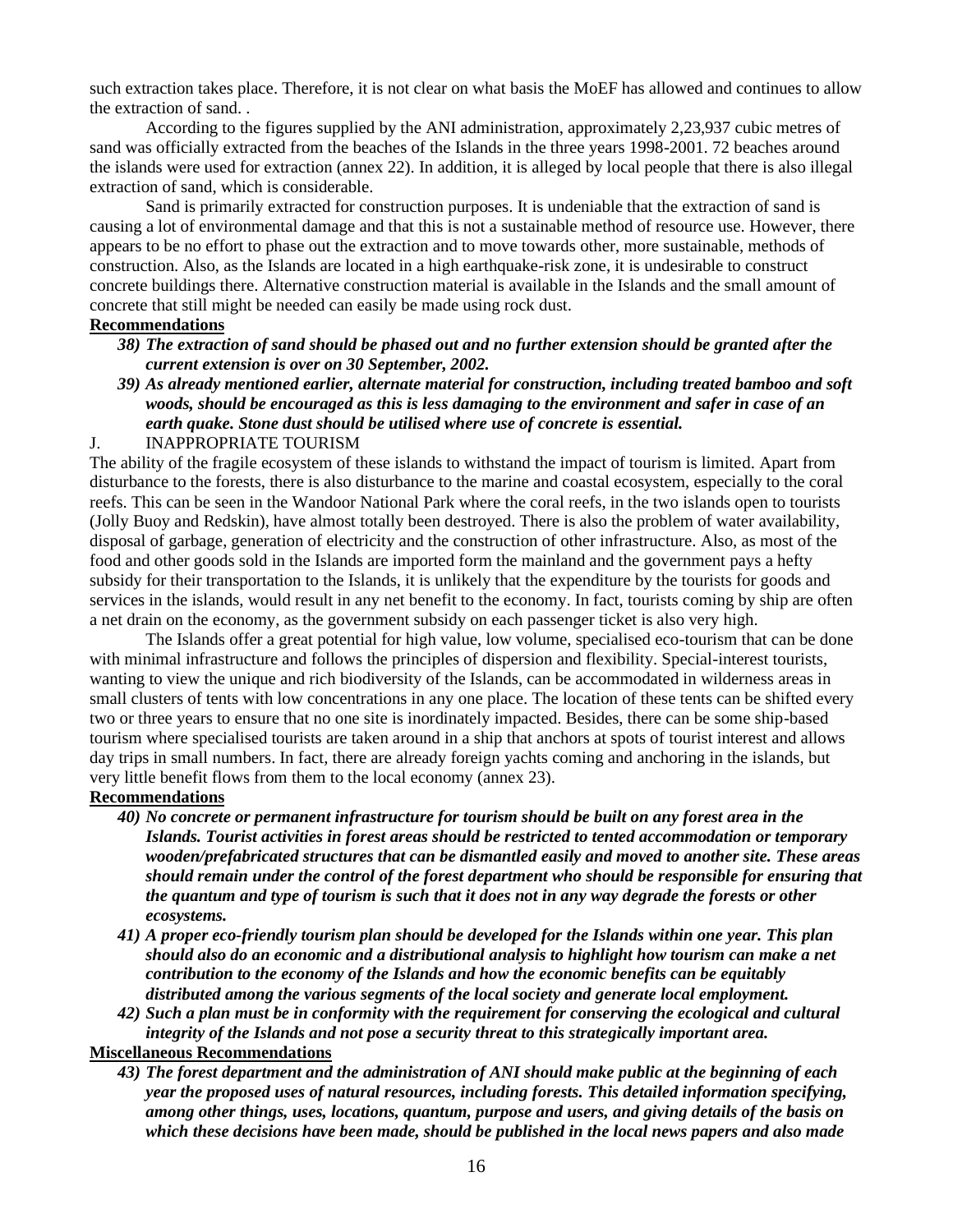*available on a web site to be maintained for the purpose by the administration. At the end of each year, actual use, deviations from the proposals and the reasons thereof, must also be similarly made public.*

- *44) The various forest working plans/protected area management plans should also be made accessible to the public, as soon as they are approved. Copies should be kept at all public libraries and other accessible places in the Islands. In addition, copies should be freely made available to the general public, on demand, after charging actual costs of photocopying.*
- *45) All officers of the administration, including forest officers, should undergo an orientation training of at least five days, every three years, to acquaint themselves with the ecological characteristics of the Islands and the options available for their economic development in an environmentally and socially sustainable manner. Officers being posted from the mainland to these islands should be so oriented within three months of their posting.*
- *46) The Government of India and the ANI Administration should consider setting up an Island Development Institute in ANI, that can become a centre of research, training and education for managing island and coastal ecosystems in a sustainable manner. This institute could not only cater to national needs but, over time, also become a regional institution. A proposal to the effect already exists and was submitted to the IDA many years back. It can be suitably modified and considered.*
- *47) There are many areas that need to be properly researched and many problems that need innovative solutions. These include:*
	- *A assessment of the ecological differences between worked and un-worked forests.*
	- *Methods of returning the worked and encroached forests to a their natural state.*
	- *Methods of further working forests in a manner that minimises impact on biodiversity and the environment.*
	- *Methods to conserve soil and water.*
	- *Feasibility of generating energy through non-conventional methods, including wind and tidal energy.*
	- *Methods of treating garbage and other pollutants, thereby protecting the coastal and marine environment from degradation.*
	- *Methods of using alternate building materials that are environmentally friendly and sustainable.*

*These and other required studies should be commissioned on a priority basis so that their findings can be urgently applied for the betterment of the islands.*

## **VI. SOME POSSIBLE IMPLICATIONS OF THE RECOMMENDATIONS**

- 1. There is likely to be some loss of employment, as detailed below, if these recommendations were followed.
	- a. Loss of about 300 jobs if Kitlpy Industries close down as a result of these recommendations.
	- b. Loss of about 2000 jobs if the Andaman & Nicobar Islands Forest and Plantation Development Corporation closes down.
	- c. Loss of some employment (exact quantum not known) due to the ban on export of timber. However, this is likely to be very small, as very little timber was being sent to the mainland by private sawmills. In 1998-99 it was 923 cum, in 99-2000 it was 570 cum and in 2000-01 it was 614 cum.
	- d. Surplus staff in the forest department due to curtailing of forest working and extraction.
	- e. Some loss of livelihood due to the banning of extraction of sand.
	- f. Some loss of road transport related employment due to the banning of traffic on the Andaman Trunk Road.
	- g. Need for additional sources of livelihood for about 2300 post 1978 forest encroachers, once they are removed from the forests.
- 2. However, following from these recommendations, there will also be significant cost saving and additional employment opportunities, as detailed below.
	- a. Savings on transport subsidies to the forest based industry to the tune of rupees five to six crores per year.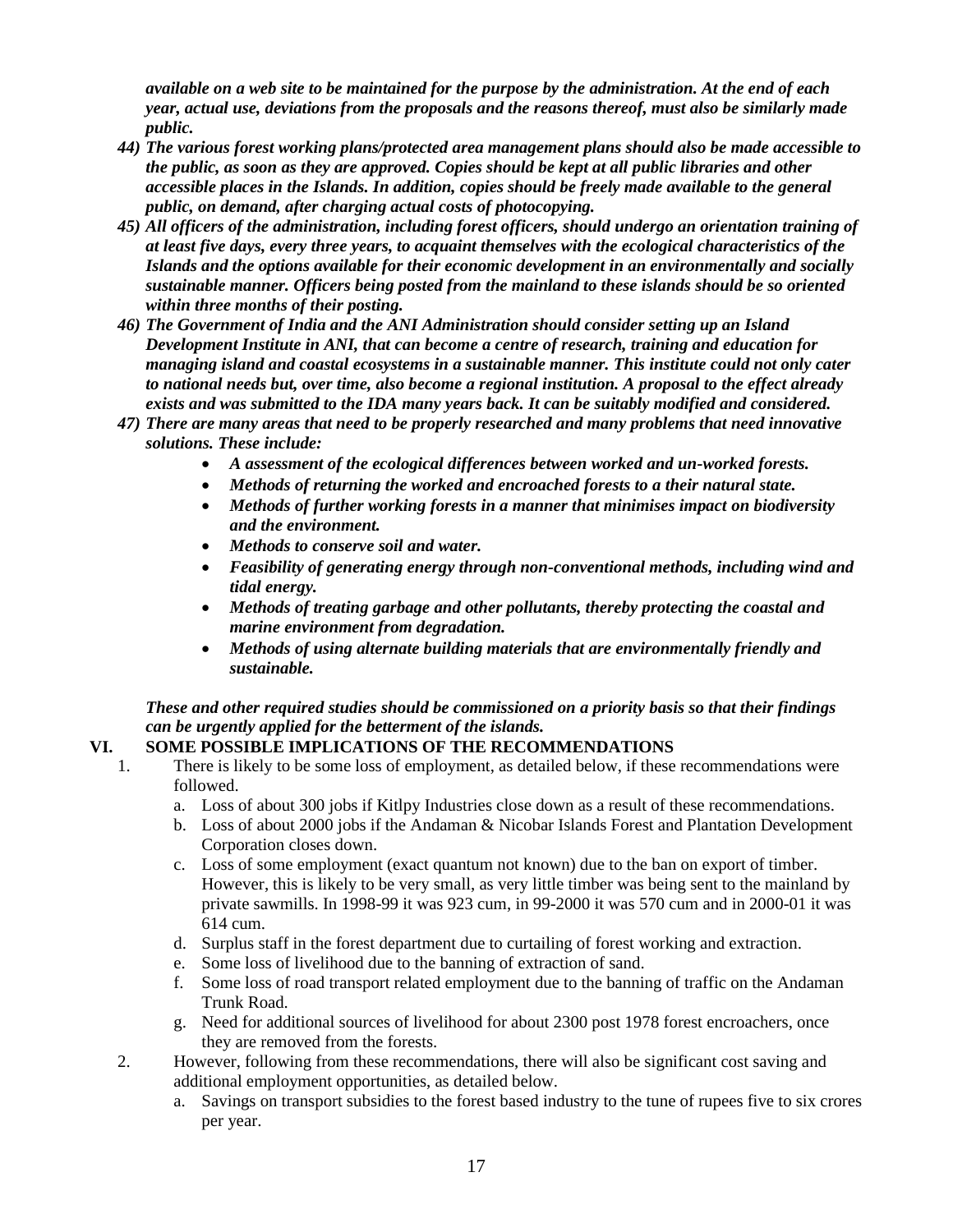- b. Savings from the closing down of two forest depots, one in Chennai and one in Kolkata, reportedly around rupees one crore a year.
- c. Additional employment for setting up forest protection forces.
- d. Additional employment in regenerating encroached areas and earlier worked forests.
- e. Additional employment in the shipping sector due to increased ferry traffic after closing down the Andaman Trunk Road.
- 3. There are other relatively untapped or under-utilised areas of employment that can be developed. Including:
	- a. Fisheries especially coastal with local involvement. Current estimates suggest that only a small proportion of the fishery potential is being tapped. The islands have a continental shelf of 16 to 35 thousand sq km (according to different sources) and an exclusive economic zone (EEZ) of 600,000 sq km., which is 28% of the total Indian EEZ. The total potential has been variously calculated to be between 12,000 and 1,60,000 tonnes of fish (M*aster Plan for Andaman and Nicobar islands for the Development of Fisheries*, Government of India, Ministry of Agriculture, 1989*),* just from the shelf area*.* However, more recent estimates are between 45,000 and 1,60,000 tonnes pa*.* According to the ANI administration, the current levels of harvest are just a fraction of the harvestable potential (Volume II, page 136).
	- b. Production of goods/food for local use and the consequent removal of subsidies for transportation of these goods from the mainland. At present, almost all the goods for local consumption come from the mainland. Their transportation, by ship, also costs the government dearly in subsidies. However, many of these goods can be produced locally. This would not only promote local employment and save on subsidies, but also cut down on the requirement for cargo space.
	- c. Handicrafts. There is great potential for developing artisanal handicrafts industry and this could provide significant additional employment.
	- d. Swiftlet nest cultivation. This is potentially a very lucrative activity. There is great demand for swiftlet nests in the nearby Southeast Asian countries, and 1 kg fetched between Rupees one and two lakhs. A note describing the potential has been enclosed in Volume II, page 300.
	- e. Orchids cultivation. This, again, has tremendous potential, as these islands have a large number of very beautiful and rare orchids.
	- f. Spices/ Medicinal plants without expanding agricultural land. All official settlers in the islands were given two hectares of flat (valley) land and two hectares of hill land. Much of this hill land is still forested and its conversion to agricultural land, apart from not being economically viable, would also cause significant soil erosion and disrupt the water cycles. Therefore, this land can be used for activities conducive to soil and water conservation, like high value spices/medicinal plants. There are many valuable spices and medicinal plants that are found in the Islands.
	- g. Eco tourism. This, again, has tremendous potential. High value specialised ecological tourism can generate a fair amount of local employment at all levels.
	- h. Water and soil conservation works. These are desperately needed in the ANI, which has acute water shortage and is also losing a lot of its topsoil, thereby disrupting the terrestrial, coastal and marine ecosystem. Existing schemes of the government of India, like the watershed programme, can be extended and strengthened in these islands to both conserve the environment and generate employment.
- 4. Consequently, the potential for additional employment, if properly developed, is enough to offset any adverse impacts of the recommendations. Besides, if the Island is developed as a centre of education, research and training in island and coastal management, as recommended earlier, many additional jobs can be created. In fact, over time, caution will have to be exercised to ensure that the requirement for human power in the Islands does not exceed the local supply, necessitating further migration from the mainland.
- 5. There is also some concern expressed by the ANI forest department that if felling in unworked forests was banned then the worked forests and plantations would not be able to support even the local demands for timber. However, detailed discussions with the department and a scrutiny of documents and data brings out the following facts: